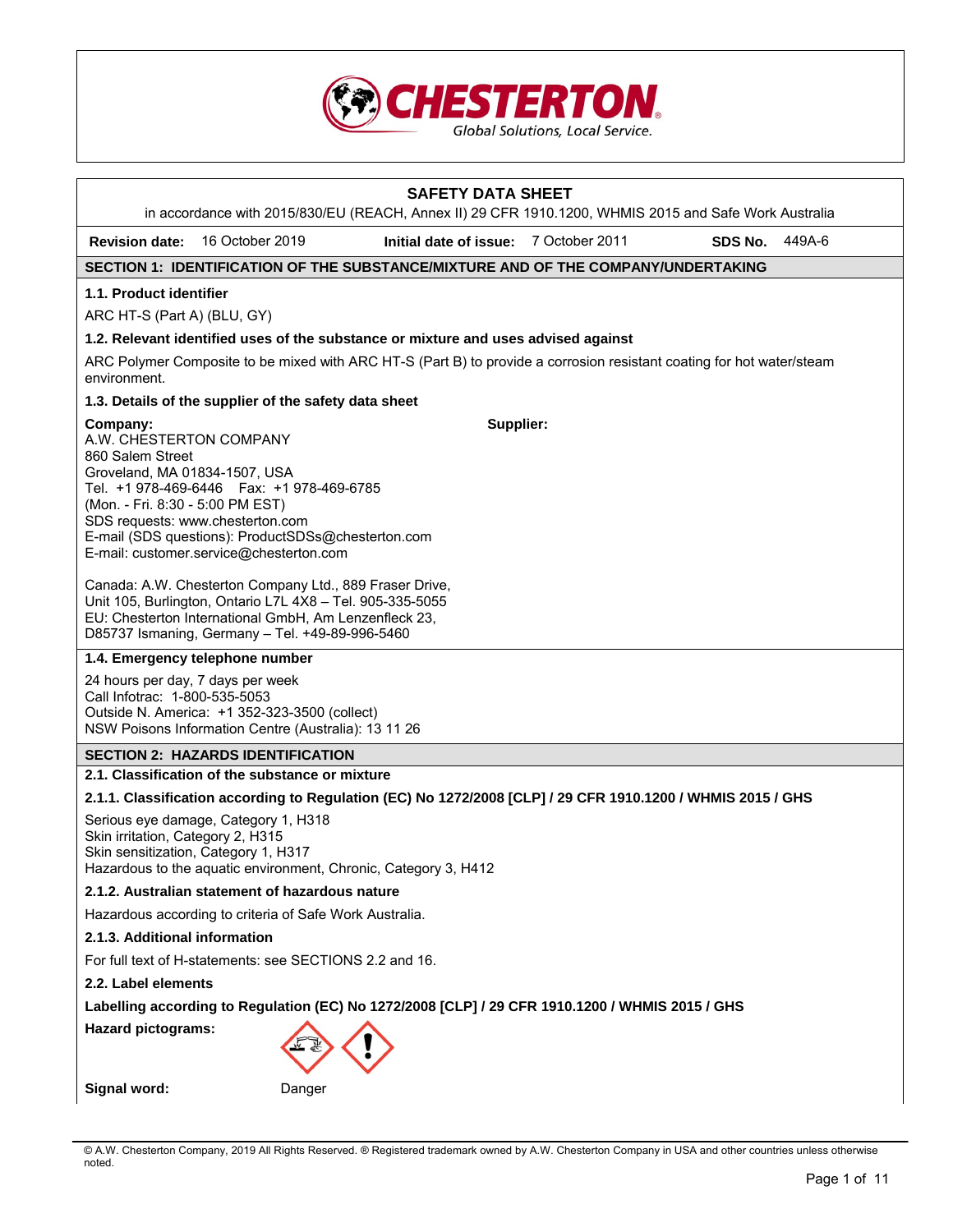| <b>Hazard statements:</b>        | H318<br>H315<br>H317<br>H412                                                     | Causes serious eye damage.<br>Causes skin irritation.<br>May cause an allergic skin reaction.<br>Harmful to aquatic life with long lasting effects.                                                                                                                                                                                                                                                                                                               |
|----------------------------------|----------------------------------------------------------------------------------|-------------------------------------------------------------------------------------------------------------------------------------------------------------------------------------------------------------------------------------------------------------------------------------------------------------------------------------------------------------------------------------------------------------------------------------------------------------------|
| <b>Precautionary statements:</b> | P <sub>260</sub><br>P <sub>264</sub><br>P272<br>P273<br>P <sub>280</sub><br>P310 | Do not breathe mist/spray.<br>Wash hands thoroughly after handling.<br>Contaminated work clothing must not be allowed out of the workplace.<br>Avoid release to the environment.<br>Wear protective gloves/protective clothing/eye protection/face protection.<br>P305/351/338 IF IN EYES: Rinse cautiously with water for several minutes. Remove contact<br>lenses, if present and easy to do. Continue rinsing.<br>Immediately call a POISON CENTER or doctor. |
|                                  | P302/352<br>P333/313<br>P362/364<br>P <sub>501</sub>                             | IF ON SKIN: Wash with plenty of soap and water.<br>If skin irritation or rash occurs: Get medical advice/attention.<br>Take off contaminated clothing and wash it before reuse.<br>Dispose of contents/container to an approved waste disposal plant.                                                                                                                                                                                                             |

**Supplemental information:** None

## **2.3. Other hazards**

The safety and health hazards are detailed separately by part. The final cured material is considered nonhazardous. Upon machining, refer to the precautions in the safety data sheets for Part A and Part B.

| <b>SECTION 3: COMPOSITION/INFORMATION ON INGREDIENTS</b>                                                                                                                                                                                                                                       |                                                                                                           |                                                        |                         |                                                                                              |                          |                                                                                                                            |
|------------------------------------------------------------------------------------------------------------------------------------------------------------------------------------------------------------------------------------------------------------------------------------------------|-----------------------------------------------------------------------------------------------------------|--------------------------------------------------------|-------------------------|----------------------------------------------------------------------------------------------|--------------------------|----------------------------------------------------------------------------------------------------------------------------|
| 3.2. Mixtures                                                                                                                                                                                                                                                                                  |                                                                                                           |                                                        |                         |                                                                                              |                          |                                                                                                                            |
| Hazardous Ingredients <sup>1</sup>                                                                                                                                                                                                                                                             |                                                                                                           |                                                        | % Wt.                   | CAS No./<br>EC No.                                                                           | <b>REACH</b><br>Reg. No. | <b>CLP/GHS Classification</b>                                                                                              |
| Epoxy resin (number average molecular<br>weight $\le$ 700)                                                                                                                                                                                                                                     |                                                                                                           |                                                        | $15 - 24$               | 28064-14-4.<br>$9003 - 36 - 5/$<br>500-006-8                                                 | <b>NA</b>                | Skin Irrit. 2, H315<br>Skin Sens. 1, H317<br>Aquatic Chronic 2, H411                                                       |
| 1,4-bis(2,3-epoxypropoxy)butane                                                                                                                                                                                                                                                                |                                                                                                           |                                                        | $5 - 10$                | 2425-79-8<br>219-371-7                                                                       | <b>NA</b>                | Acute Tox. 4, H302, H332, H312<br>Eye Dam. 1, H318<br>Skin Irrit. 2, H315<br>Skin Sens. 1, H317<br>Aquatic Chronic 3, H412 |
| $[3-(2,3-$                                                                                                                                                                                                                                                                                     |                                                                                                           |                                                        | $5-9$                   | 2530-83-8                                                                                    | <b>NA</b>                | Eye Dam. 1, H318                                                                                                           |
| epoxypropoxy)propyl]trimethoxysilane                                                                                                                                                                                                                                                           |                                                                                                           |                                                        |                         | 219-784-2                                                                                    |                          |                                                                                                                            |
| Other ingredients:<br>Calcium carbonate                                                                                                                                                                                                                                                        |                                                                                                           |                                                        | $10 - 20$               | 1317-65-3                                                                                    | <b>NA</b>                | Not classified*                                                                                                            |
| Aluminum oxide                                                                                                                                                                                                                                                                                 |                                                                                                           |                                                        | $10 - 20$               | 1344-28-1                                                                                    | <b>NA</b>                | Not classified*                                                                                                            |
|                                                                                                                                                                                                                                                                                                |                                                                                                           |                                                        |                         | 215-691-6                                                                                    |                          |                                                                                                                            |
| Silica (Quartz)                                                                                                                                                                                                                                                                                |                                                                                                           |                                                        | $1 - 5$                 | 14808-60-7<br>238-878-4                                                                      | <b>NA</b>                | Not classified*                                                                                                            |
| Titanium dioxide                                                                                                                                                                                                                                                                               |                                                                                                           | $1 - 5$                                                | 13463-67-7<br>236-675-5 | <b>NA</b>                                                                                    | Not classified*          |                                                                                                                            |
| For full text of H-statements: see SECTION 16.<br>*Substance with a workplace exposure limit.                                                                                                                                                                                                  |                                                                                                           |                                                        |                         |                                                                                              |                          |                                                                                                                            |
| 1 Classified according to: • 29 CFR 1910.1200, 1915, 1916, 1917, Mass. Right-to-Know Law (ch. 40, M.G.LO. 111F)<br>• 1272/2008/EC, GHS, REACH<br>• WHMIS 2015<br>• Safe Work Australia                                                                                                         |                                                                                                           |                                                        |                         |                                                                                              |                          |                                                                                                                            |
| <b>SECTION 4: FIRST AID MEASURES</b>                                                                                                                                                                                                                                                           |                                                                                                           |                                                        |                         |                                                                                              |                          |                                                                                                                            |
| 4.1. Description of first aid measures                                                                                                                                                                                                                                                         |                                                                                                           |                                                        |                         |                                                                                              |                          |                                                                                                                            |
| Inhalation:                                                                                                                                                                                                                                                                                    |                                                                                                           |                                                        |                         | Remove to fresh air. If not breathing, administer artificial respiration. Contact physician. |                          |                                                                                                                            |
| <b>Skin contact:</b>                                                                                                                                                                                                                                                                           | Remove contaminated clothing. Wash skin with soap and water. Contact physician if irritation persists.    |                                                        |                         |                                                                                              |                          |                                                                                                                            |
| Eye contact:                                                                                                                                                                                                                                                                                   | Flush eyes for at least 15 minutes with large amounts of water. Contact physician if irritation persists. |                                                        |                         |                                                                                              |                          |                                                                                                                            |
| Ingestion:                                                                                                                                                                                                                                                                                     |                                                                                                           | Do not induce vomiting. Contact physician immediately. |                         |                                                                                              |                          |                                                                                                                            |
| No action shall be taken involving any personal risk or without suitable training. Avoid contact with<br><b>Protection of first-aiders:</b><br>the product while providing aid to the victim. Avoid breathing mist. See section 8.2.2 for<br>recommendations on personal protective equipment. |                                                                                                           |                                                        |                         |                                                                                              |                          |                                                                                                                            |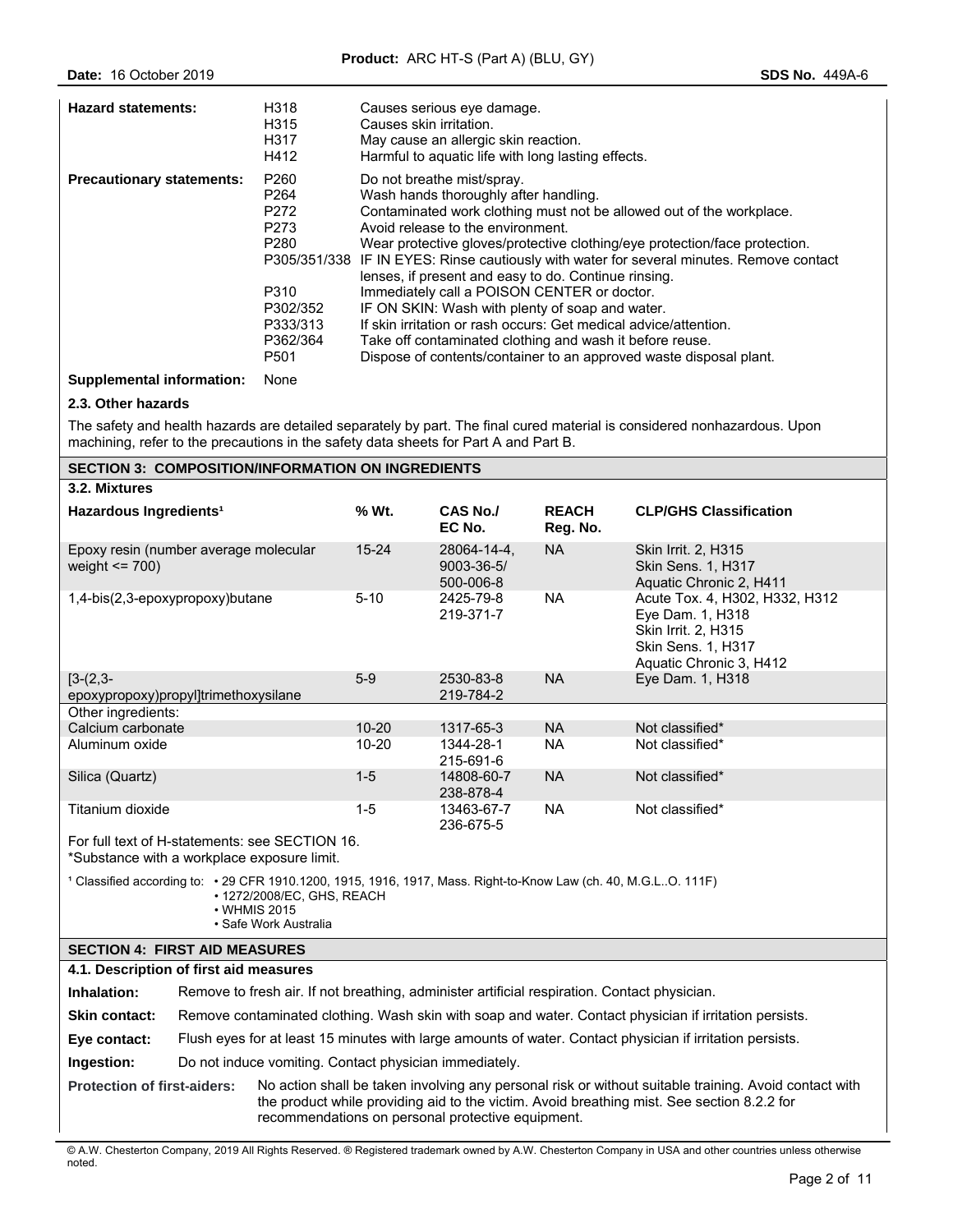### **4.2. Most important symptoms and effects, both acute and delayed**

Causes serious eye damage. May cause skin sensitization as evidenced by rashes or hives: High vapor concentrations resulting from heating or spraying can cause eye and respiratory tract irritation, headache, dizziness, nausea and other central nervous system effects.

#### **4.3. Indication of any immediate medical attention and special treatment needed**

Treat symptoms.

### **SECTION 5: FIREFIGHTING MEASURES**

# **5.1. Extinguishing media**

**Suitable extinguishing media:** Carbon dioxide, dry chemical, foam or water fog

**Unsuitable extinguishing media:** None known

#### **5.2. Special hazards arising from the substance or mixture**

Hazardous combustion products: Carbon Monoxide, aldehydes and other toxic fumes. See section 10.6 for additional information.

### **5.3. Advice for firefighters**

Cool exposed containers with water. Recommend Firefighters wear self-contained breathing apparatus.

**Flammability Classification:** –

**HAZCHEM Emergency Action Code:** 2 Z

### **SECTION 6: ACCIDENTAL RELEASE MEASURES**

### **6.1. Personal precautions, protective equipment and emergency procedures**

Avoid skin contact. Utilize exposure controls and personal protection as specified in Section 8.

### **6.2. Environmental Precautions**

Keep out of sewers, streams and waterways.

#### **6.3. Methods and material for containment and cleaning up**

Scoop up and transfer to a suitable container for disposal.

#### **6.4. Reference to other sections**

Refer to section 13 for disposal advice.

#### **SECTION 7: HANDLING AND STORAGE**

#### **7.1. Precautions for safe handling**

Utilize exposure controls and personal protection as specified in Section 8. Wash hands thoroughly after handling. Remove contaminated clothing immediately. Wash clothing before reuse. Contaminated work clothing must not be allowed out of the workplace. Contaminated leather including shoes cannot be decontaminated and should be discarded. Avoid creating and breathing dust during removal, drilling, grinding, sawing or sanding.

#### **7.2. Conditions for safe storage, including any incompatibilities**

Store in a cool, dry area.

### **7.3. Specific end use(s)**

No special precautions.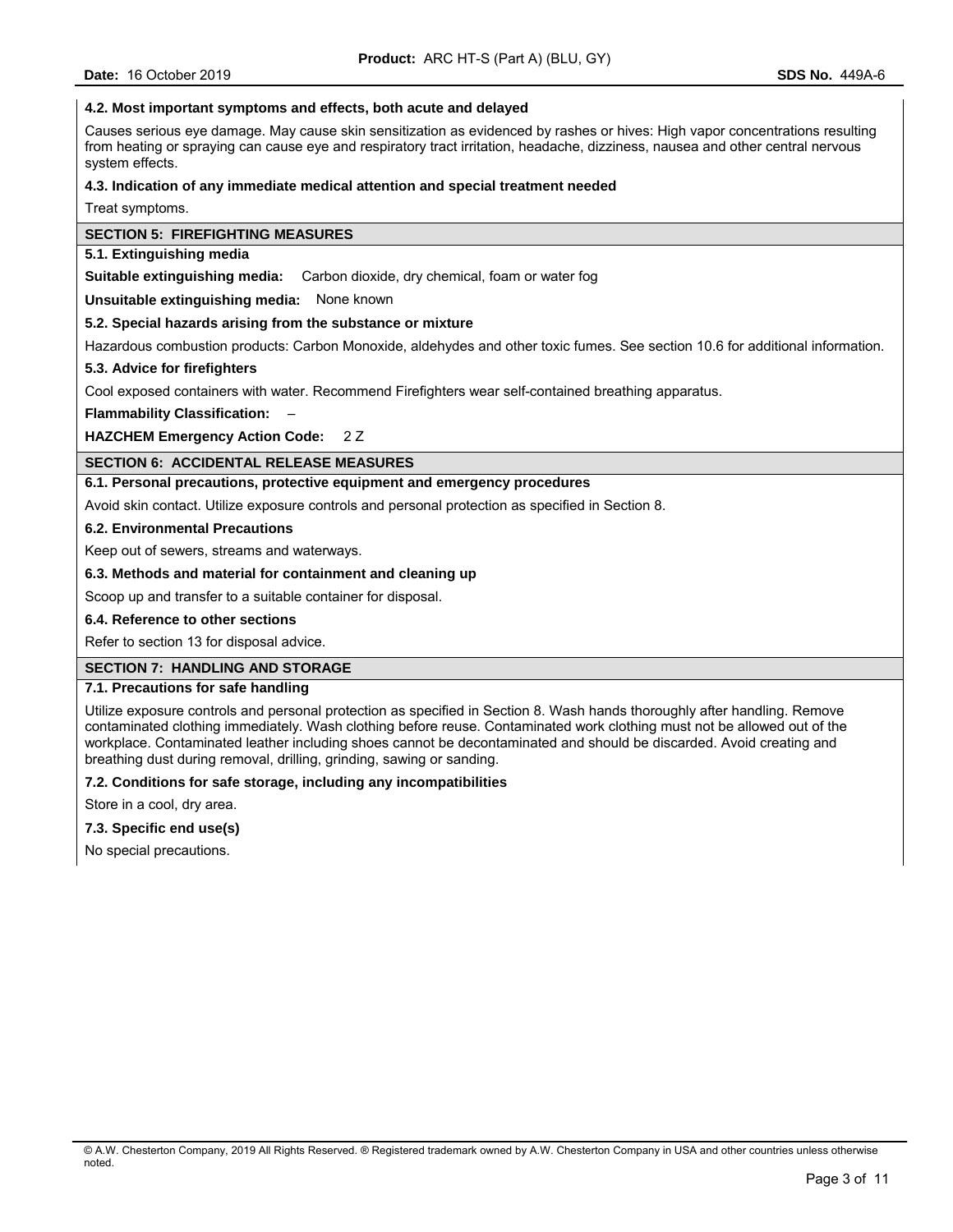# **SECTION 8: EXPOSURE CONTROLS/PERSONAL PROTECTION**

# **8.1. Control parameters**

# **Occupational exposure limit values**

| Ingredients                                                | <b>OSHA PEL1</b><br>ppm | mg/m <sup>3</sup> | <b>ACGIH TLV<sup>2</sup></b><br>ppm | mg/m <sup>3</sup> | UK WEL <sup>3</sup><br>ppm | mg/m <sup>3</sup> | <b>AUSTRALIA ES<sup>4</sup></b><br>ppm | mg/m <sup>3</sup> |
|------------------------------------------------------------|-------------------------|-------------------|-------------------------------------|-------------------|----------------------------|-------------------|----------------------------------------|-------------------|
| Epoxy resin (number average<br>molecular weight $\le$ 700) | N/A                     | N/A               | N/A                                 | N/A               | N/A                        | N/A               | N/A                                    | N/A               |
| $1,4-bis(2,3-$<br>epoxypropoxy)butane                      | N/A                     | N/A               | N/A                                 | N/A               | N/A                        | N/A               | N/A                                    | N/A               |
| $[3-(2,3-$<br>epoxypropoxy)propyl]trimethox<br>vsilane*    | N/A                     | N/A               | N/A                                 | N/A               | N/A                        | N/A               | N/A                                    | N/A               |
| Calcium carbonate                                          | (total)<br>(resp.)      | 15<br>5           | N/A                                 | N/A               | (inhal.)<br>(resp.)        | 10<br>4           | N/A                                    | 10                |
| Aluminum oxide                                             | N/A                     | 15                | (resp.)                             | 1                 | (inhal.)<br>(resp.)        | 10<br>4           | (insp.)                                | 10                |
| Silica (Quartz)                                            | (resp.)<br>(total)      | 0.05<br>0.3       | (resp.)                             | 0.025             | N/A                        | 0.1               | (resp.)                                | 0.1               |
| Titanium dioxide                                           | N/A                     | 15                | N/A                                 | 10                | (inhal.)<br>(resp.)        | 10<br>4           | N/A                                    | 10                |

\*Recommended exposure limit: 5 ppm (8-hr TWA), 10 ppm (STEL).

<sup>1</sup> United States Occupational Health & Safety Administration permissible exposure limits

² American Conference of Governmental Industrial Hygienists threshold limit values

<sup>3</sup> EH40 Workplace exposure limits, Health & Safety Executive

⁴ Safe Work Australia, Workplace Exposure Standards for Airborne Contaminants

### **Biological limit values**

Not available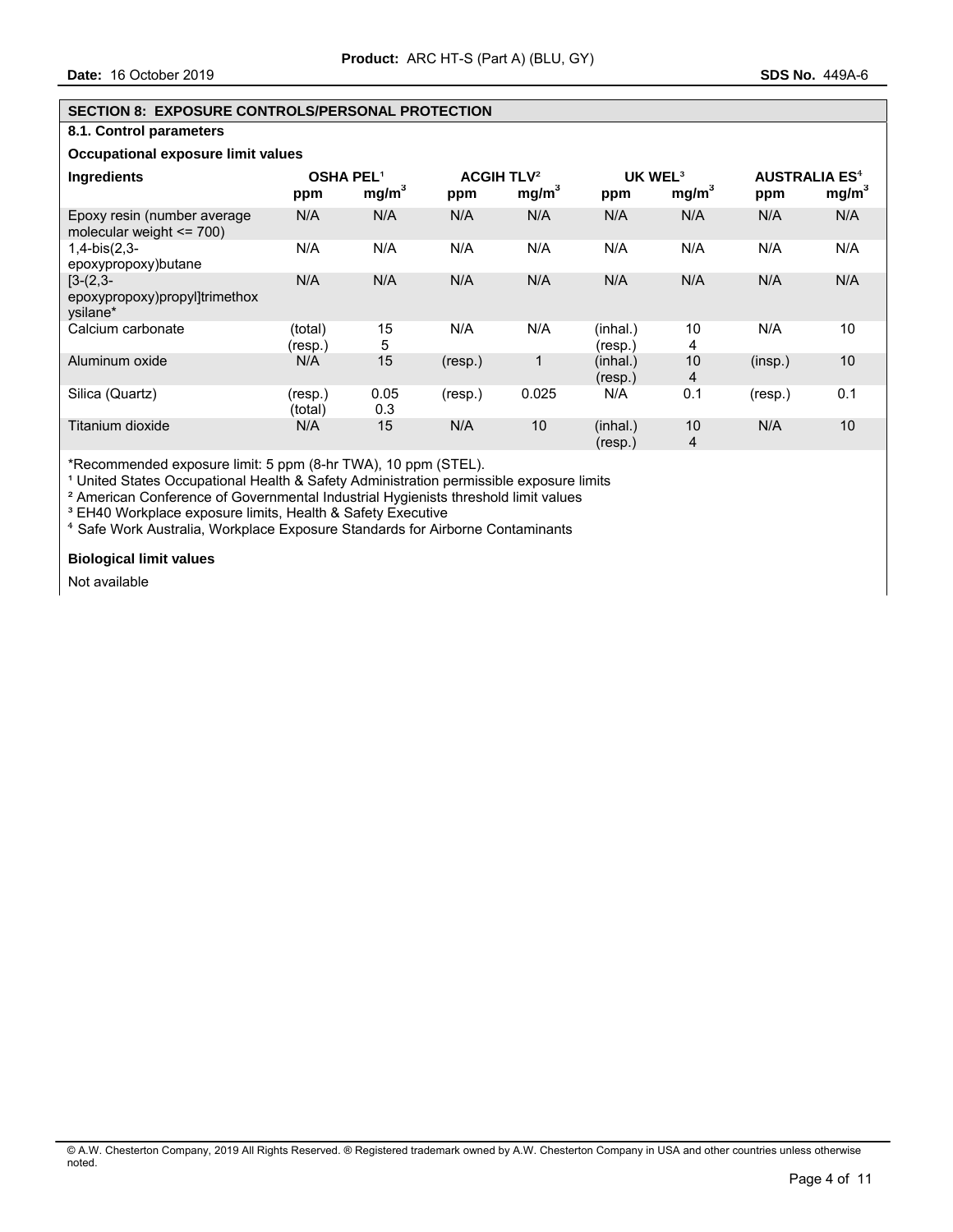# **Derived No Effect Level (DNEL) according to Regulation (EC) No 1907/2006:**

# **Workers**

| Substance                                          | Route of exposure | Potential health effects                          | <b>DNEL</b>                            |
|----------------------------------------------------|-------------------|---------------------------------------------------|----------------------------------------|
| Epoxy resin (CAS no. 9003-36-5)                    | Inhalation        | Acute effects, local / Acute effects,<br>systemic | no data available                      |
|                                                    |                   | Chronic effects, local                            | no data available                      |
|                                                    |                   | Chronic effects, systemic                         | 29.39 mg/m <sup>3</sup>                |
|                                                    | Dermal            | Acute effects, local                              | $\overline{0.0083}$ mg/cm <sup>2</sup> |
|                                                    |                   | Acute effects, systemic                           | no data available                      |
|                                                    |                   | Chronic effects, local                            |                                        |
|                                                    |                   | Chronic effects, systemic                         | 104.15 mg/kg<br>bw/day                 |
| $[3-(2,3-$<br>epoxypropoxy)propyl]trimethoxysilane | Inhalation        | Acute effects, systemic                           | 147 mg/m <sup>3</sup>                  |
|                                                    |                   | Chronic effects, systemic                         | 147 mg/m <sup>3</sup>                  |
|                                                    | Dermal            | Acute effects, systemic                           | 21 mg/kg bw/day                        |
|                                                    |                   | Chronic effects, systemic                         | 21 mg/kg bw/day                        |
| Titanium dioxide                                   | Inhalation        | Chronic effects                                   | 10 mg/m <sup>3</sup>                   |

# **Predicted No Effect Concentration (PNEC) according to Regulation (EC) No 1907/2006:**

| Substance                            | Environmental protection target    | <b>PNEC</b>       |
|--------------------------------------|------------------------------------|-------------------|
| Epoxy resin (CAS no. 9003-36-5)      | Fresh water                        | $0.003$ mg/l      |
|                                      | Marine water                       | 0.0003 mg/l       |
|                                      | Water, intermittent release        | $0.0254$ mg/l     |
|                                      | Freshwater sediments               | 0.294 mg/kg       |
|                                      | Marine sediments                   | 0.0294 mg/kg      |
|                                      | Microorganisms in sewage treatment | $10 \text{ mg/l}$ |
|                                      | Soil (agricultural)                | 0.237 mg/kg       |
| $[3-(2,3-$                           | Fresh water                        | 1 $mg/l$          |
| epoxypropoxy)propyl]trimethoxysilane |                                    |                   |
|                                      | Marine water                       | $0.1$ mg/l        |
|                                      | Freshwater sediments               | $0.79$ mg/kg      |
|                                      | Marine sediments                   | $0.079$ mg/kg     |
|                                      | Microorganisms in sewage treatment | $> 10$ mg/l       |
|                                      | Soil (agricultural)                | $0.13$ mg/kg      |
| Titanium dioxide                     | Fresh water                        | $0.184$ mg/l      |
|                                      | Marine water                       | 0.0184 mg/l       |
|                                      | Water                              | $0.193$ mg/l      |
|                                      | Freshwater sediments               | 1000 mg/kg        |
|                                      | Marine sediments                   | 100 mg/kg         |
|                                      | Microorganisms in sewage treatment | 100 mg/l          |
|                                      | Soil (agricultural)                | 100 mg/kg         |

### **8.2. Exposure controls**

### **8.2.1. Engineering measures**

Provide sufficient ventilation to keep the vapor concentrations below the exposure limits. If necessary, provide local exhaust. If it is necessary to alter the final cured product such that dust may be generated, use adequate dust extraction or damp down.

## **8.2.2. Individual protection measures**

| <b>Respiratory protection:</b>         | Not normally needed. In case of insufficient ventilation, utilize an approved organic vapor respirator<br>(e.g., EN filter type A/P). During spraying, wear suitable respiratory equipment. |  |  |  |
|----------------------------------------|---------------------------------------------------------------------------------------------------------------------------------------------------------------------------------------------|--|--|--|
| <b>Protective gloves:</b>              | Chemical resistant gloves (e.g., butyl rubber, nitrile)                                                                                                                                     |  |  |  |
| Eye and face protection:               | Safety goggles.                                                                                                                                                                             |  |  |  |
| Other:                                 | Impervious clothing as necessary to prevent skin contact.                                                                                                                                   |  |  |  |
| 8.2.3. Environmental exposure controls |                                                                                                                                                                                             |  |  |  |
| Refer to sections 6 and 12.            |                                                                                                                                                                                             |  |  |  |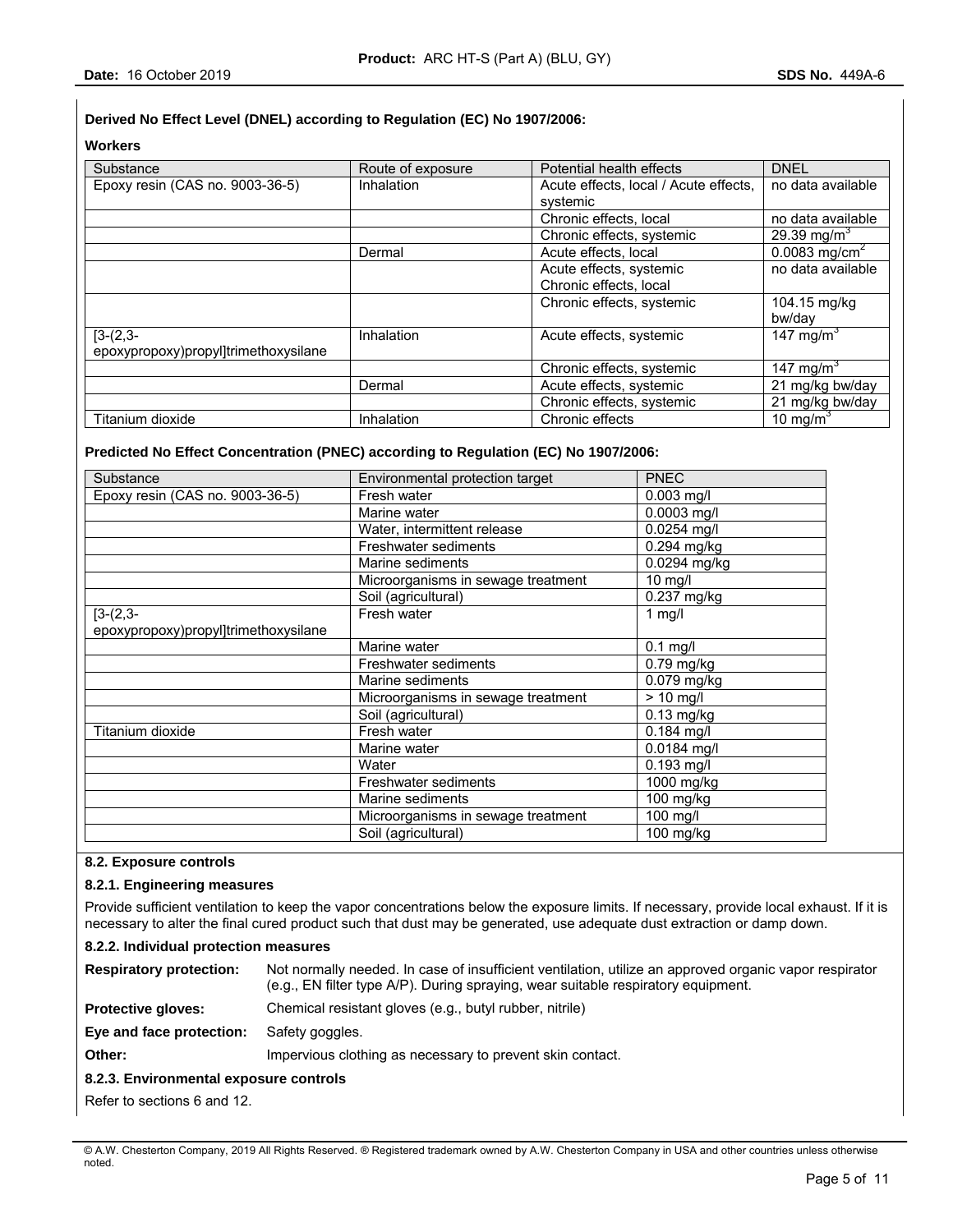# **SECTION 9: PHYSICAL AND CHEMICAL PROPERTIES**

**9.1. Information on basic physical and chemical properties** 

| <b>Physical state</b><br>Colour<br>Initial boiling point<br><b>Melting point</b><br>% Volatile (by volume)<br><b>Flash point</b><br><b>Method</b><br><b>Viscosity</b><br><b>Autoignition temperature</b><br>Decomposition temperature | viscous liquid<br>gray<br>not determined<br>not determined<br>$< 1\%$<br>113°C (236°F)<br>PM Closed Cup<br>7,000 cps $@$ 25 $°C$<br>not applicable<br>not determined | <b>Odour</b><br><b>Odour threshold</b><br>Vapour pressure @ 20°C<br>% Aromatics by weight<br>рH<br><b>Relative density</b><br>Weight per volume<br><b>Coefficient (water/oil)</b><br>Vapour density (air=1)<br>Rate of evaporation (ether=1) | mild<br>not determined<br>not determined<br>$0\%$<br>not applicable<br>$1.8$ kg/l<br>14.96 lbs/gal.<br>$\leq 1$<br>>1<br>← 1 |
|---------------------------------------------------------------------------------------------------------------------------------------------------------------------------------------------------------------------------------------|----------------------------------------------------------------------------------------------------------------------------------------------------------------------|----------------------------------------------------------------------------------------------------------------------------------------------------------------------------------------------------------------------------------------------|------------------------------------------------------------------------------------------------------------------------------|
| <b>Upper/lower flammability</b>                                                                                                                                                                                                       | not applicable                                                                                                                                                       | Solubility in water                                                                                                                                                                                                                          | insoluble                                                                                                                    |
| or explosive limits<br>Flammability (solid, gas)<br><b>Explosive properties</b>                                                                                                                                                       | not applicable<br>not applicable                                                                                                                                     | <b>Oxidising properties</b>                                                                                                                                                                                                                  | not applicable                                                                                                               |

**9.2. Other information** 

None

# **SECTION 10: STABILITY AND REACTIVITY**

# **10.1. Reactivity**

[3-(2,3-epoxypropoxy)propyl]trimethoxysilane: hydrolyzes in water or moist air, releasing methanol and organosilicons.

### **10.2. Chemical stability**

Stable

### **10.3. Possibility of hazardous reactions**

No dangerous reactions known under conditions of normal use.

### **10.4. Conditions to avoid**

Open flames and high temperatures.

#### **10.5. Incompatible materials**

Strong acids/bases and strong oxidizers like liquid Chlorine and concentrated Oxygen.

### **10.6. Hazardous decomposition products**

Carbon Monoxide, aldehydes and other toxic fumes. May generate Formaldehyde at temperatures greater than 150°C (300°F). Hydrolyzes in water or moist air, releasing methanol and organosilicons.

### **SECTION 11: TOXICOLOGICAL INFORMATION**

### **11.1. Information on toxicological effects**

**Primary route of exposure under normal use:**  Inhalation, skin and eye contact. Personnel with pre-existing skin or lung allergies may be aggravated by exposure.

#### **Acute toxicity -**

**Oral:** ATE-mix = 13141 mg/kg. Based on available data on components, the classification criteria are not met.

| Substance                            | Test      | Result           |
|--------------------------------------|-----------|------------------|
| Epoxy resin                          | LD50, rat | $> 5,000$ mg/kg  |
| Aluminum oxide                       | LD50, rat | $> 5,000$ mg/kg  |
| 1,4-bis(2,3-epoxypropoxy)butane      | LD50, rat | $1,163$ mg/kg    |
| $[3-(2,3)]$                          | LD50. rat | 8,025 mg/kg      |
| epoxypropoxy)propyl]trimethoxysilane |           |                  |
| Titanium dioxide                     | LD50. rat | $> 10,000$ mg/kg |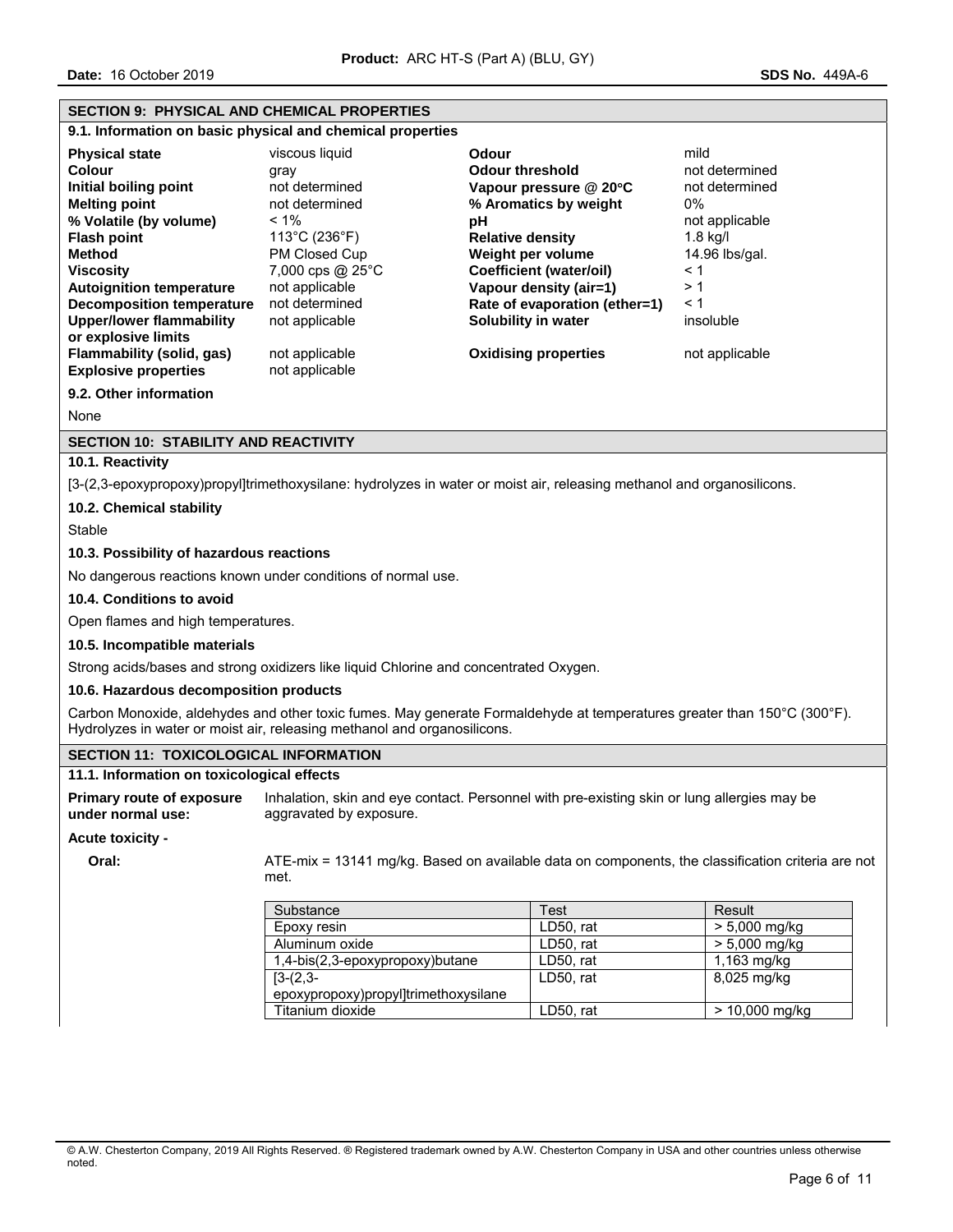| Dermal:                                      | ATE-mix = 12768 mg/kg. Based on available data on components, the classification criteria are not<br>met.                                                                                                                                                                                                                                                                                    |                                   |                           |
|----------------------------------------------|----------------------------------------------------------------------------------------------------------------------------------------------------------------------------------------------------------------------------------------------------------------------------------------------------------------------------------------------------------------------------------------------|-----------------------------------|---------------------------|
|                                              |                                                                                                                                                                                                                                                                                                                                                                                              |                                   |                           |
|                                              | Substance<br>Epoxy resin                                                                                                                                                                                                                                                                                                                                                                     | Test<br>LC50, rabbit              | Result<br>$> 3,000$ mg/kg |
|                                              | 1,4-bis(2,3-epoxypropoxy)butane                                                                                                                                                                                                                                                                                                                                                              | LD50, rabbit                      | 1,130 mg/kg               |
|                                              | $[3-(2,3-$                                                                                                                                                                                                                                                                                                                                                                                   | LD50, rabbit                      | 4,248 mg/kg               |
|                                              | epoxypropoxy)propyl]trimethoxysilane                                                                                                                                                                                                                                                                                                                                                         |                                   |                           |
|                                              | Titanium dioxide                                                                                                                                                                                                                                                                                                                                                                             | LC50, rabbit                      | > 10,000 mg/kg            |
| Inhalation:                                  | High vapor concentrations resulting from heating or spraying can cause eye and respiratory tract<br>irritation, headache, dizziness, nausea and other central nervous system effects. ATE-mix = 124.3<br>mg/l (vapor), 16.95 mg/l (mist). Based on available data on components, the classification criteria<br>are not met.                                                                 |                                   |                           |
|                                              | Substance                                                                                                                                                                                                                                                                                                                                                                                    | Test                              | Result                    |
|                                              | Epoxy resin                                                                                                                                                                                                                                                                                                                                                                                  | LC50 inhalation, rat              | $> 1.7$ mg/l/4 h          |
|                                              | 1,4-bis(2,3-epoxypropoxy)butane                                                                                                                                                                                                                                                                                                                                                              | LC50 inhalation, rat, 6 h         | > 250 ppm                 |
|                                              | $[3-(2,3-$                                                                                                                                                                                                                                                                                                                                                                                   | LC50 inhalation, rat, 4 h,        | $5.3$ mg/l                |
|                                              | epoxypropoxy)propyl]trimethoxysilane                                                                                                                                                                                                                                                                                                                                                         | Aerosol                           |                           |
| <b>Skin corrosion/irritation:</b>            | Causes skin irritation.                                                                                                                                                                                                                                                                                                                                                                      |                                   |                           |
|                                              | Substance                                                                                                                                                                                                                                                                                                                                                                                    | Test                              | Result                    |
|                                              | Epoxy resin                                                                                                                                                                                                                                                                                                                                                                                  | Skin irritation, rabbit           | Moderate irritation       |
|                                              | $[3-(2,3-$                                                                                                                                                                                                                                                                                                                                                                                   | Skin irritation, rabbit           | Mild irritation           |
|                                              | epoxypropoxy)propyl]trimethoxysilane                                                                                                                                                                                                                                                                                                                                                         |                                   |                           |
| Serious eye damage/<br>irritation:           | Causes serious eye damage.                                                                                                                                                                                                                                                                                                                                                                   |                                   |                           |
|                                              | Substance                                                                                                                                                                                                                                                                                                                                                                                    | <b>Test</b>                       | Result                    |
|                                              | Epoxy resin                                                                                                                                                                                                                                                                                                                                                                                  | Eye irritation, rabbit            | Slightly irritating       |
|                                              | $[3-(2,3-$                                                                                                                                                                                                                                                                                                                                                                                   | Eye irritation, rabbit            | Corrosive                 |
|                                              | epoxypropoxy)propyl]trimethoxysilane                                                                                                                                                                                                                                                                                                                                                         |                                   |                           |
| <b>Respiratory or skin</b><br>sensitisation: | May cause an allergic skin reaction.                                                                                                                                                                                                                                                                                                                                                         |                                   |                           |
|                                              | Substance                                                                                                                                                                                                                                                                                                                                                                                    | <b>Test</b>                       | Result                    |
|                                              | Epoxy resin                                                                                                                                                                                                                                                                                                                                                                                  | Skin sensitization, guinea<br>pig | Sensitizing               |
|                                              | 1,4-bis(2,3-epoxypropoxy)butane                                                                                                                                                                                                                                                                                                                                                              | Skin sensitization, guinea<br>pig | Sensitizing               |
|                                              | $\sqrt{3-(2,3-1)}$                                                                                                                                                                                                                                                                                                                                                                           | Skin sensitization,               | Not sensitizing           |
|                                              | epoxypropoxy)propyl]trimethoxysilane                                                                                                                                                                                                                                                                                                                                                         | human, guinea pig                 |                           |
| Germ cell mutagenicity:                      | Epoxy resin, [3-(2,3-epoxypropoxy)propyl]trimethoxysilane: based on available data, the<br>classification criteria are not met.                                                                                                                                                                                                                                                              |                                   |                           |
| Carcinogenicity:                             | The International Agency for Research on Cancer (IARC) and the National Toxicology Program<br>(NTP) have classified inhaled silica as a human carcinogen. IARC has designated inhaled titanium<br>dioxide as possibly carcinogenic to humans (group 2B). Epoxy resin, [3-(2,3-<br>epoxypropoxy)propyl]trimethoxysilane: based on available data, the classification criteria are not<br>met. |                                   |                           |
| <b>Reproductive toxicity:</b>                | Epoxy resin, [3-(2,3-epoxypropoxy)propyl]trimethoxysilane: based on available data, the<br>classification criteria are not met.                                                                                                                                                                                                                                                              |                                   |                           |
| STOT - single exposure:                      |                                                                                                                                                                                                                                                                                                                                                                                              |                                   |                           |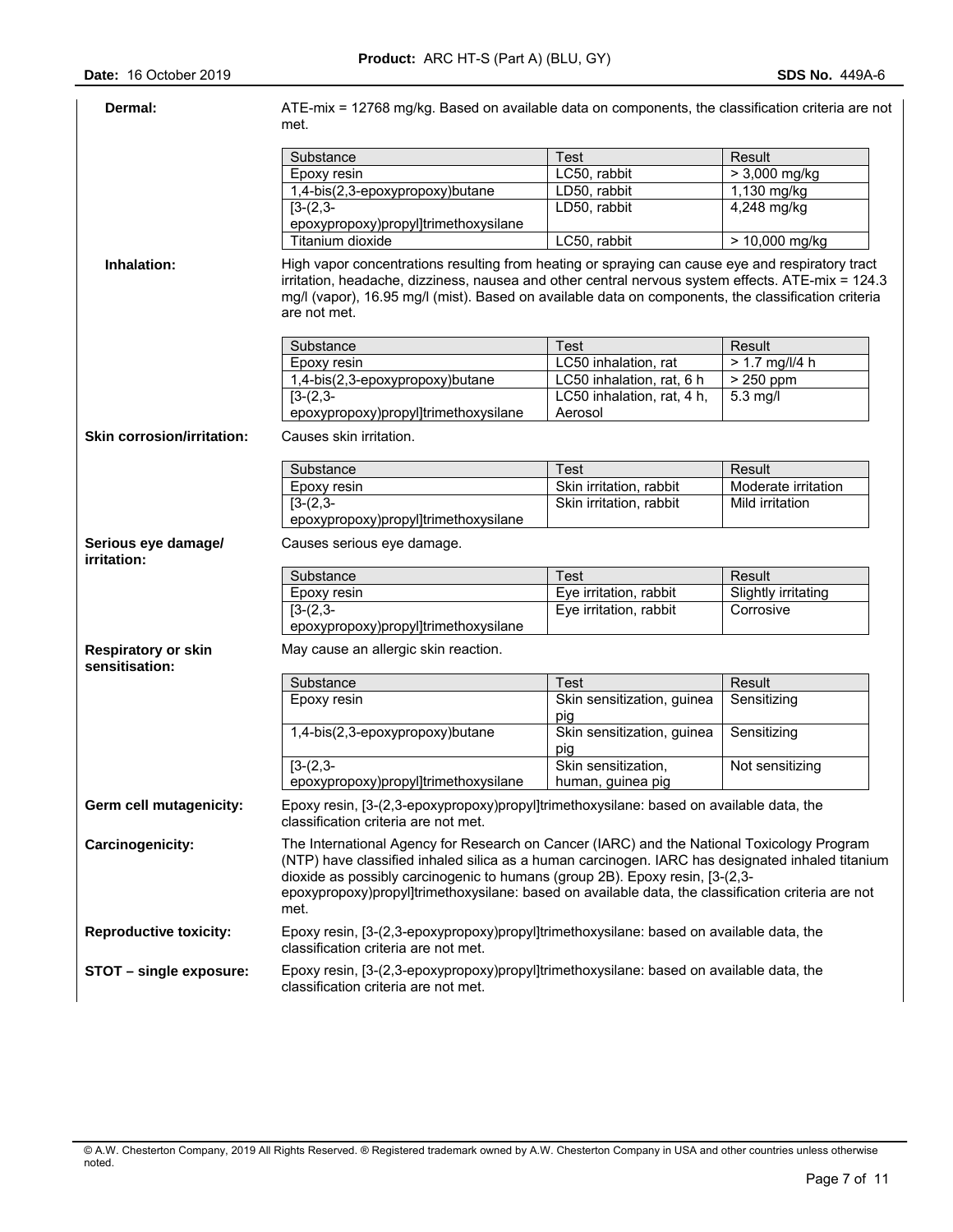| STOT – repeated exposure: | Epoxy resin, [3-(2,3-epoxypropoxy)propyl]trimethoxysilane: based on available data, the<br>classification criteria are not met. 1,4-bis(2,3-epoxypropoxy)butane: 28-day oral subchronic study (<br>4 weeks) rat male / female, NOAEL = 200 mg/kg. Repeated inhalation of respirable free silica may<br>cause scarring of the lungs with cough and shortness of breath. Silicosis, a delayed lung injury that<br>is a disabling, progressive and sometimes fatal pulmonary fibrosis, may result. |                                                                       |             |  |
|---------------------------|-------------------------------------------------------------------------------------------------------------------------------------------------------------------------------------------------------------------------------------------------------------------------------------------------------------------------------------------------------------------------------------------------------------------------------------------------------------------------------------------------|-----------------------------------------------------------------------|-------------|--|
|                           | Substance                                                                                                                                                                                                                                                                                                                                                                                                                                                                                       | Test                                                                  | Result      |  |
|                           | Epoxy resin (number average molecular<br>weight $\leq$ 700)                                                                                                                                                                                                                                                                                                                                                                                                                                     | Sub-chronic NOAEL,<br>oral, 90 days, rat, male /<br>female (OECD 408) | $250$ mg/kg |  |
| <b>Aspiration hazard:</b> | Based on available data, the classification criteria are not met.                                                                                                                                                                                                                                                                                                                                                                                                                               |                                                                       |             |  |
| <b>Other information:</b> | The silica and titanium dioxide in this product do not separate from the mixture or in of themselves<br>become airborne, therefore, do not present a hazard in normal use.                                                                                                                                                                                                                                                                                                                      |                                                                       |             |  |

# **SECTION 12: ECOLOGICAL INFORMATION**

Ecotoxicological data have not been determined specifically for this product. The information given below is based on a knowledge of the components and the ecotoxicology of similar substances.

#### **12.1. Toxicity**

Harmful to aquatic organisms, may cause long-term adverse effects in the aquatic environment.

# **12.2. Persistence and degradability**

Unreacted components (Parts A and B), improperly released to the environment, can cause ground and water pollution. Epoxy resin, 1,4-bis(2,3-epoxypropoxy)butane: not readily biodegradable. [3-(2,3-epoxypropoxy)propyl]trimethoxysilane: hydrolyzes in water or moist air, releasing methanol and organosilicons.

#### **12.3. Bioaccumulative potential**

Epoxy resin, 1,4-bis(2,3-epoxypropoxy)butane: has the potential to bioaccumulate. [3-(2,3-epoxypropoxy)propyl]trimethoxysilane: low potential for bioaccumulation.

### **12.4. Mobility in soil**

Viscous liquid. Insoluble in water. In determining environmental mobility, consider the product's physical and chemical properties (see Section 9). Epoxy resin: if product enters soil, it will be mobile and may contaminate groundwater.

# **12.5. Results of PBT and vPvB assessment**

Not available

# **12.6. Other adverse effects**

None known

### **SECTION 13: DISPOSAL CONSIDERATIONS**

### **13.1. Waste treatment methods**

Combine resin and curative. The final cured material is considered nonhazardous. Unreacted components are a special waste. Incinerate waste product when in liquid form with a properly licensed facility. Check local, state and national/federal regulations and comply with the most stringent requirement. This product is classified as a hazardous waste according to 2008/98/EC.

### **SECTION 14: TRANSPORT INFORMATION**

| 14.1. UN number                  |                                                                      |
|----------------------------------|----------------------------------------------------------------------|
| ADG/ADR/RID/ADN/IMDG/ICAO:       | UN3082                                                               |
| TDG:                             | UN3082                                                               |
| US DOT:                          | UN3082                                                               |
| 14.2. UN proper shipping name    |                                                                      |
| ADG/ADR/RID/ADN/IMDG/ICAO:       | ENVIRONMENTALLY HAZARDOUS SUBSTANCE, LIQUID, N.O.S. (EPOXY<br>RESIN) |
| TDG:                             | ENVIRONMENTALLY HAZARDOUS SUBSTANCE, LIQUID, N.O.S. (EPOXY<br>RESIN) |
| US DOT:                          | ENVIRONMENTALLY HAZARDOUS SUBSTANCE, LIQUID, N.O.S. (EPOXY<br>RESIN) |
| 14.3. Transport hazard class(es) |                                                                      |
| ADG/ADR/RID/ADN/IMDG/ICAO:       | 9                                                                    |
| TDG:                             | 9                                                                    |
| US DOT:                          | 9                                                                    |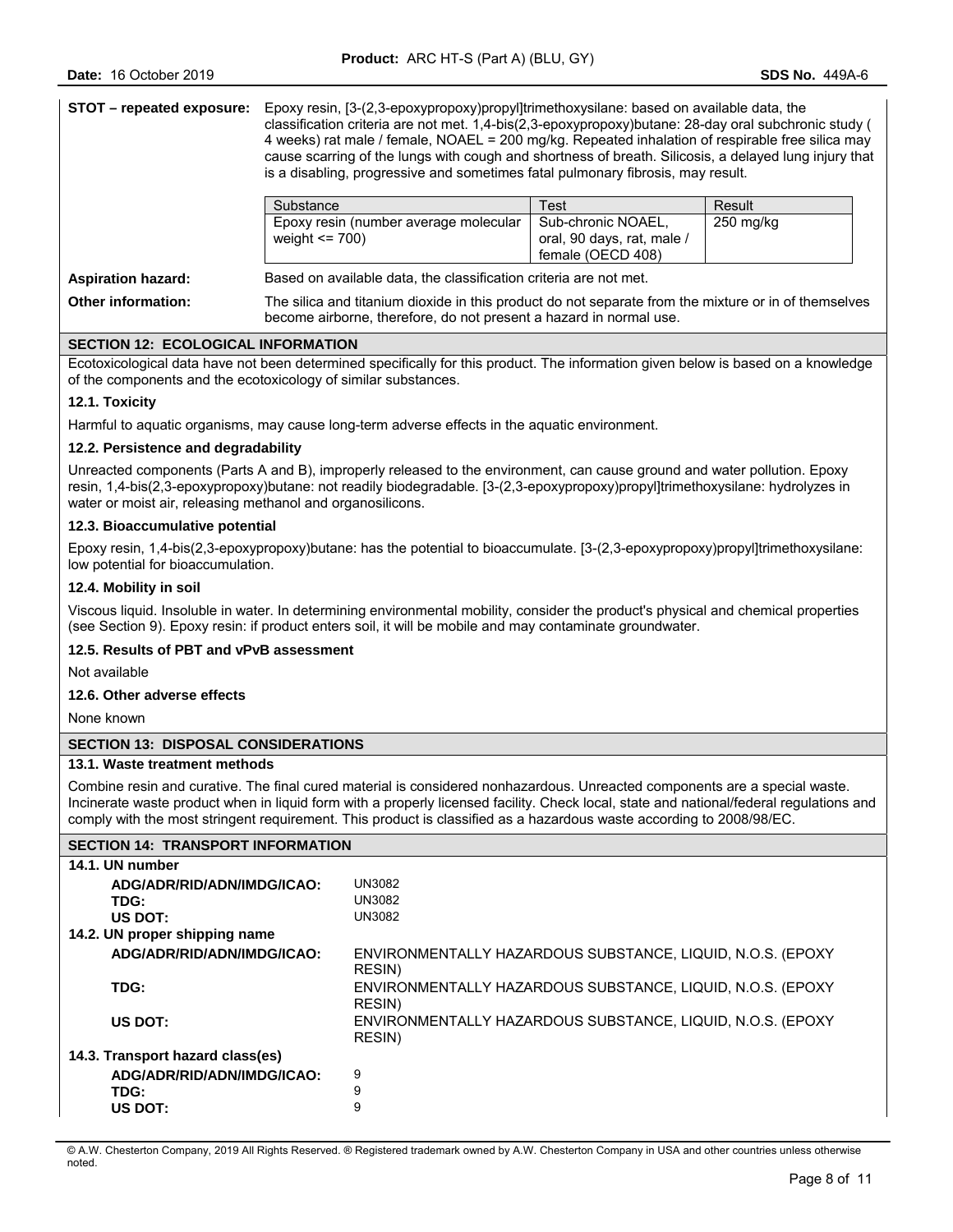| 14.4. Packing group                                         |                                                                                                                                                                                                                                                   |
|-------------------------------------------------------------|---------------------------------------------------------------------------------------------------------------------------------------------------------------------------------------------------------------------------------------------------|
| ADG/ADR/RID/ADN/IMDG/ICAO:                                  | Ш                                                                                                                                                                                                                                                 |
| TDG:                                                        | Ш                                                                                                                                                                                                                                                 |
| US DOT:                                                     | III                                                                                                                                                                                                                                               |
| 14.5. Environmental hazards                                 |                                                                                                                                                                                                                                                   |
| <b>MARINE POLLUTANT</b>                                     |                                                                                                                                                                                                                                                   |
| 14.6. Special precautions for user                          |                                                                                                                                                                                                                                                   |
| NO SPECIAL PRECAUTIONS FOR USER                             |                                                                                                                                                                                                                                                   |
|                                                             | 14.7. Transport in bulk according to Annex II of MARPOL73/78 and the IBC Code                                                                                                                                                                     |
| <b>NOT APPLICABLE</b><br>14.8. Other information            |                                                                                                                                                                                                                                                   |
|                                                             |                                                                                                                                                                                                                                                   |
| <b>US DOT: ERG NO.171.</b>                                  | May be shipped as NON-RESTRICTED in non-bulk packagings (119 gallons or less) by motor vehicle, rail car or aircraft.                                                                                                                             |
| (49 CFR 171.4(c))                                           |                                                                                                                                                                                                                                                   |
| IMDG: EmS. F-A, S-F                                         |                                                                                                                                                                                                                                                   |
|                                                             | May be shipped as NON-RESTRICTED in single or combination packagings containing a net quantity per single or inner packaging<br>of 5 L or less. (IMDG CODE Amendment 37-14, 2.10.2.7)                                                             |
|                                                             | ICAO/IATA: May be shipped as NON-RESTRICTED in single or combination packagings containing a net quantity per single or inner<br>packaging of 5 L or less (IATA Dangerous Goods Regulation 56 <sup>th</sup> edition, 4.4 Special Provisions A197) |
| ADR: Classification code M6 Tunnel restriction code (E)     |                                                                                                                                                                                                                                                   |
|                                                             | May be shipped as NON-RESTRICTED in single or combination packagings containing a net quantity per single or inner packaging                                                                                                                      |
|                                                             | of 5 L or less. (ADR 2015 Volume 1, Chapter 3.3 Special Provisions 375)                                                                                                                                                                           |
| ADG HAZCHEM CODE: • 3Z HIN: 90                              |                                                                                                                                                                                                                                                   |
| <b>SECTION 15: REGULATORY INFORMATION</b>                   |                                                                                                                                                                                                                                                   |
|                                                             | 15.1. Safety, health and environmental regulations/legislation specific for the substance or mixture                                                                                                                                              |
| 15.1.1. EU regulations                                      |                                                                                                                                                                                                                                                   |
| <b>Authorisations under Title VII:</b>                      | Not applicable                                                                                                                                                                                                                                    |
| <b>Restrictions under Title VIII: None</b>                  |                                                                                                                                                                                                                                                   |
|                                                             | Other EU regulations: Directive 94/33/EC on the protection of young people at work.                                                                                                                                                               |
| 15.1.2. National regulations                                |                                                                                                                                                                                                                                                   |
| <b>US EPA SARA TITLE III</b>                                |                                                                                                                                                                                                                                                   |
| 312 Hazards:                                                | 313 Chemicals:                                                                                                                                                                                                                                    |
| Serious eye damage<br>Skin irritation<br>Skin sensitization | None                                                                                                                                                                                                                                              |
| Other national regulations:                                 | National implementation of the EC Directive referred to in section 15.1.1.                                                                                                                                                                        |
| 15.2. Chemical safety assessment                            |                                                                                                                                                                                                                                                   |
|                                                             | No Chemical Safety Assessment has been carried out for this substance/mixture by the supplier.                                                                                                                                                    |

<sup>©</sup> A.W. Chesterton Company, 2019 All Rights Reserved. ® Registered trademark owned by A.W. Chesterton Company in USA and other countries unless otherwise noted.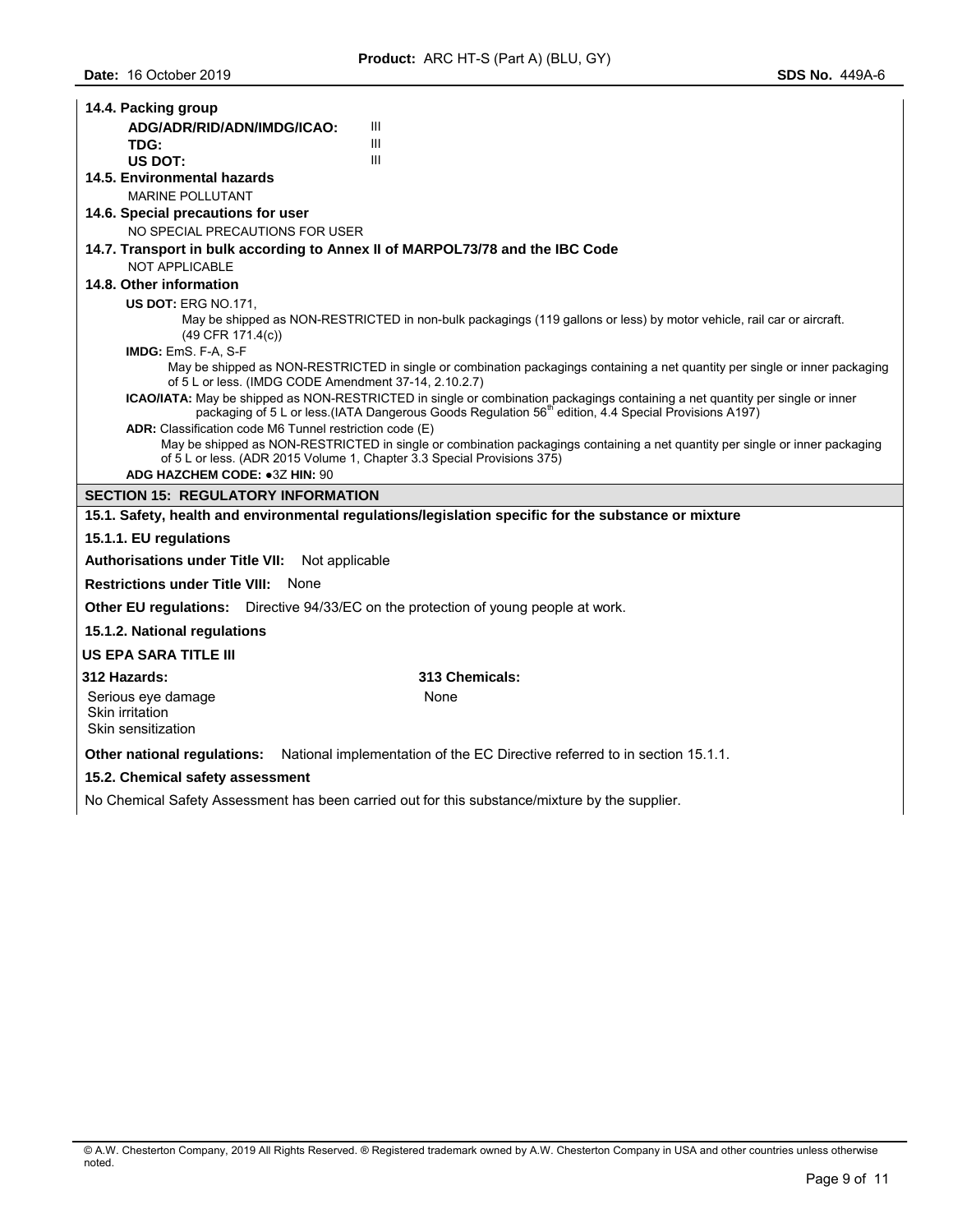| <b>SECTION 16: OTHER INFORMATION</b>                       |  |                                                                                                                                                  |  |  |
|------------------------------------------------------------|--|--------------------------------------------------------------------------------------------------------------------------------------------------|--|--|
| <b>Abbreviations</b>                                       |  | ADG: Australian Dangerous Goods Code                                                                                                             |  |  |
| and acronyms:                                              |  | ADN: European Agreement concerning the International Carriage of Dangerous Goods by Inland Waterways                                             |  |  |
|                                                            |  | ADR: European Agreement concerning the International Carriage of Dangerous Goods by Road                                                         |  |  |
|                                                            |  | ATE: Acute Toxicity Estimate                                                                                                                     |  |  |
|                                                            |  | <b>BCF: Bioconcentration Factor</b>                                                                                                              |  |  |
|                                                            |  | cATpE: Converted Acute Toxicity point Estimate                                                                                                   |  |  |
|                                                            |  | CLP: Classification Labelling Packaging Regulation (1272/2008/EC)                                                                                |  |  |
|                                                            |  | ES: Exposure Standard                                                                                                                            |  |  |
|                                                            |  | GHS: Globally Harmonized System                                                                                                                  |  |  |
|                                                            |  | ICAO: International Civil Aviation Organization<br>IMDG: International Maritime Dangerous Goods                                                  |  |  |
|                                                            |  | LC50: Lethal Concentration to 50 % of a test population                                                                                          |  |  |
|                                                            |  | LD50: Lethal Dose to 50% of a test population                                                                                                    |  |  |
|                                                            |  | LOEL: Lowest Observed Effect Level                                                                                                               |  |  |
|                                                            |  | N/A: Not Applicable                                                                                                                              |  |  |
|                                                            |  | NA: Not Available                                                                                                                                |  |  |
|                                                            |  | NOEC: No Observed Effect Concentration                                                                                                           |  |  |
|                                                            |  | NOEL: No Observed Effect Level                                                                                                                   |  |  |
|                                                            |  | OECD: Organization for Economic Co-operation and Development                                                                                     |  |  |
|                                                            |  | PBT: Persistent, Bioaccumulative and Toxic substance                                                                                             |  |  |
|                                                            |  | (Q)SAR: Quantitative Structure-Activity Relationship                                                                                             |  |  |
|                                                            |  | REACH: Registration, Evaluation, Authorisation and Restriction of Chemicals Regulation (1907/2006/EC)                                            |  |  |
|                                                            |  | REL: Recommended Exposure Limit                                                                                                                  |  |  |
|                                                            |  | RID: Regulations concerning the International Carriage of Dangerous Goods by Rail                                                                |  |  |
|                                                            |  | SDS: Safety Data Sheet                                                                                                                           |  |  |
|                                                            |  | STEL: Short Term Exposure Limit                                                                                                                  |  |  |
| STOT RE: Specific Target Organ Toxicity, Repeated Exposure |  |                                                                                                                                                  |  |  |
| STOT SE: Specific Target Organ Toxicity, Single Exposure   |  |                                                                                                                                                  |  |  |
|                                                            |  | TDG: Transportation of Dangerous Goods (Canada)                                                                                                  |  |  |
|                                                            |  | TWA: Time Weighted Average<br>US DOT: United States Department of Transportation                                                                 |  |  |
|                                                            |  | vPvB: very Persistent and very Bioaccumulative substance                                                                                         |  |  |
|                                                            |  | WEL: Workplace Exposure Limit                                                                                                                    |  |  |
|                                                            |  | WHMIS: Workplace Hazardous Materials Information System                                                                                          |  |  |
|                                                            |  | Other abbreviations and acronyms can be looked up at www.wikipedia.org.                                                                          |  |  |
|                                                            |  |                                                                                                                                                  |  |  |
| Key literature references<br>and sources for data:         |  | Commission des normes, de l'équité, de la santé et de la sécurité du travail (CNESST)<br>Chemical Classification and Information Database (CCID) |  |  |
|                                                            |  | European Chemicals Agency (ECHA) - Information on Chemicals                                                                                      |  |  |
|                                                            |  | Hazardous Chemical Information System (HCIS)                                                                                                     |  |  |
|                                                            |  | National Institute of Technology and Evaluation (NITE)                                                                                           |  |  |
|                                                            |  | Swedish Chemicals Agency (KEMI)                                                                                                                  |  |  |
|                                                            |  | U.S. National Library of Medicine Toxicology Data Network (TOXNET)                                                                               |  |  |
|                                                            |  | Procedure used to derive the classification for mixtures according to Regulation (EC) No 1272/2008 [CLP] / GHS:                                  |  |  |
| <b>Classification</b>                                      |  | <b>Classification procedure</b>                                                                                                                  |  |  |
| Eye Dam. 1, H318                                           |  | Calculation method                                                                                                                               |  |  |
| Skin Irrit. 2, H315                                        |  | Calculation method                                                                                                                               |  |  |
| Skin Sens. 1, H317                                         |  | Calculation method                                                                                                                               |  |  |
| Aquatic Chronic 3, H412                                    |  | Calculation method                                                                                                                               |  |  |
|                                                            |  | Relevant H-statements: H302: Harmful if swallowed.                                                                                               |  |  |

© A.W. Chesterton Company, 2019 All Rights Reserved. ® Registered trademark owned by A.W. Chesterton Company in USA and other countries unless otherwise noted.

H312: Harmful in contact with skin. H315: Causes skin irritation.

H332: Harmful if inhaled.

**Hazard pictogram names:** Corrosion, exclamation mark

**Further information:** None

H317: May cause an allergic skin reaction. H318: Causes serious eye damage. H319: Causes serious eye irritation.

H411: Toxic to aquatic life with long lasting effects. H412: Harmful to aquatic life with long lasting effects.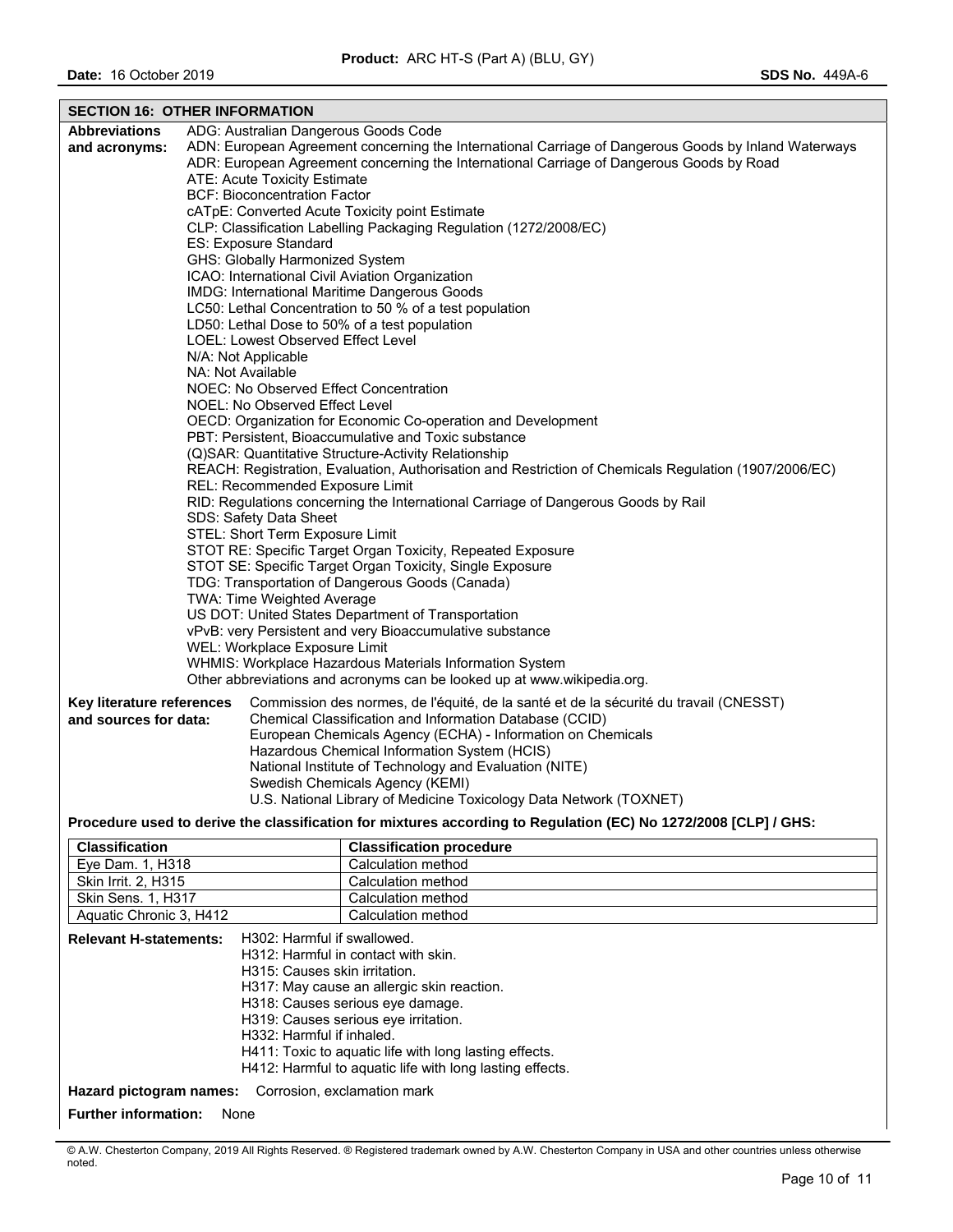**Date of last revision:** 16 October 2019

**Changes to the SDS in this revision:** Sections 1.1, 1.3, 2.1, 2.2, 3, 8.1, 9.1, 15.1.2, 16.

This information is based solely on data provided by suppliers of the materials used, not on the mixture itself. No warranty is expressed or implied regarding the suitability of the product for the user's particular purpose. The user must make their own determination as to suitability.

<sup>©</sup> A.W. Chesterton Company, 2019 All Rights Reserved. ® Registered trademark owned by A.W. Chesterton Company in USA and other countries unless otherwise noted.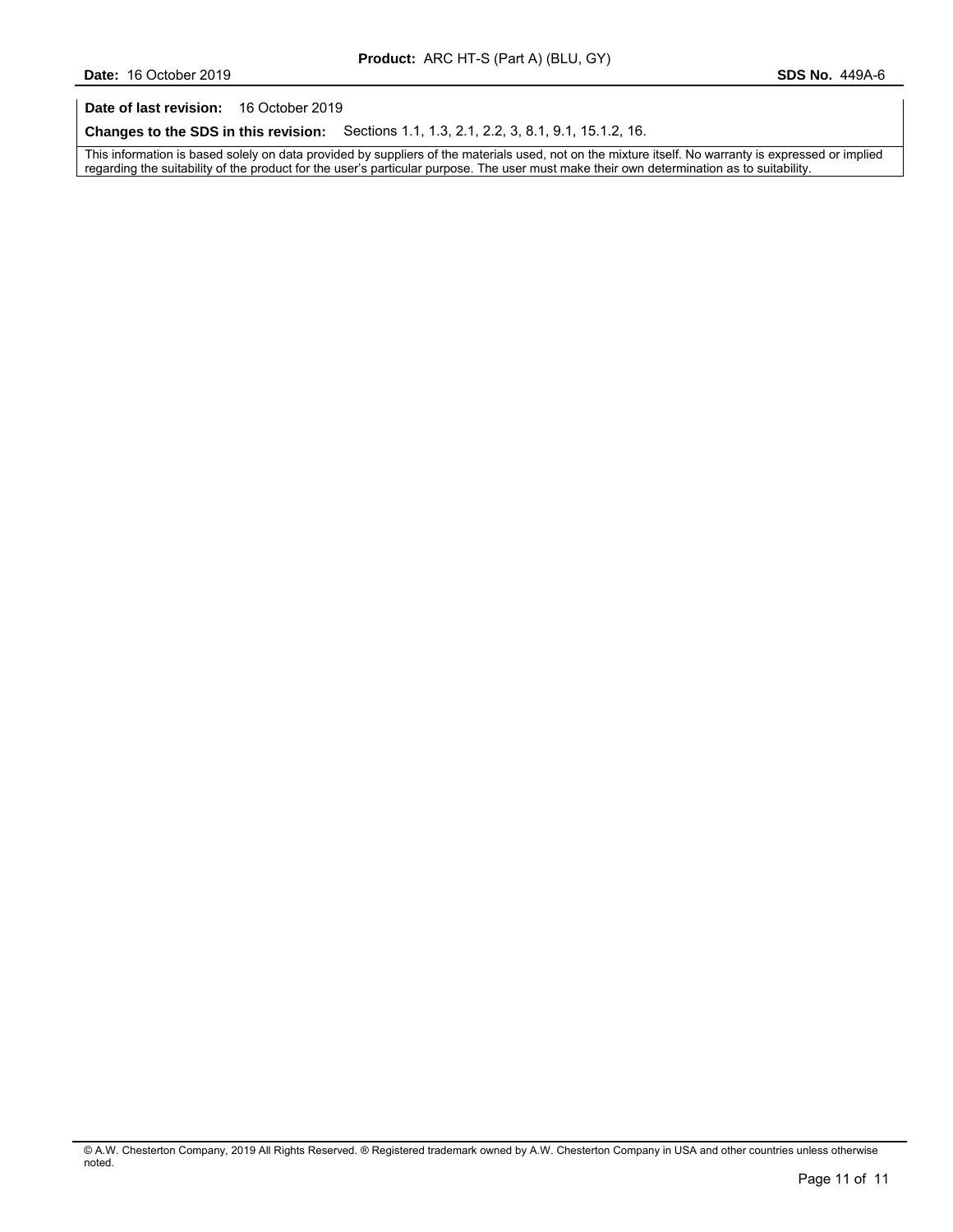

|                                                                                                                              |                                                                                                                                                                                                                                                                                                                                | <b>SAFETY DATA SHEET</b> |                 |         |        |
|------------------------------------------------------------------------------------------------------------------------------|--------------------------------------------------------------------------------------------------------------------------------------------------------------------------------------------------------------------------------------------------------------------------------------------------------------------------------|--------------------------|-----------------|---------|--------|
|                                                                                                                              | in accordance with REACH (1907/2006/EC, as amended by 2015/830/EU) 29 CFR 1910.1200 and WHMIS 2015                                                                                                                                                                                                                             |                          |                 |         |        |
| <b>Revision date:</b>                                                                                                        | 24 September 2018                                                                                                                                                                                                                                                                                                              | Initial date of issue:   | 11 October 2011 | SDS No. | 449B-8 |
|                                                                                                                              | SECTION 1: IDENTIFICATION OF THE SUBSTANCE/MIXTURE AND OF THE COMPANY/UNDERTAKING                                                                                                                                                                                                                                              |                          |                 |         |        |
| 1.1. Product identifier                                                                                                      |                                                                                                                                                                                                                                                                                                                                |                          |                 |         |        |
| ARC HT-S (Part B) (BLU, GY)                                                                                                  |                                                                                                                                                                                                                                                                                                                                |                          |                 |         |        |
|                                                                                                                              | 1.2. Relevant identified uses of the substance or mixture and uses advised against                                                                                                                                                                                                                                             |                          |                 |         |        |
| environment.                                                                                                                 | ARC Polymer Composite to be mixed with ARC HT-S (Part A) to provide a corrosion resistant coating for hot water/steam                                                                                                                                                                                                          |                          |                 |         |        |
|                                                                                                                              | 1.3. Details of the supplier of the safety data sheet                                                                                                                                                                                                                                                                          |                          |                 |         |        |
| Company:<br>A.W. CHESTERTON COMPANY<br>860 Salem Street<br>Groveland, MA 01834-1507, USA<br>(Mon. - Fri. 8:30 - 5:00 PM EST) | Tel. +1 978-469-6446    Fax: +1 978-469-6785<br>SDS requests: www.chesterton.com<br>E-mail (SDS questions): ProductMSDSs@chesterton.com<br>E-mail: customer.service@chesterton.com                                                                                                                                             | Supplier:                |                 |         |        |
|                                                                                                                              | Canada: A.W. Chesterton Company Ltd., 889 Fraser Drive,<br>Unit 105, Burlington, Ontario L7L 4X8 - Tel. 905-335-5055<br>EU: Chesterton International GmbH, Am Lenzenfleck 23,<br>D85737 Ismaning, Germany - Tel. +49-89-996-5460                                                                                               |                          |                 |         |        |
|                                                                                                                              | 1.4. Emergency telephone number                                                                                                                                                                                                                                                                                                |                          |                 |         |        |
| Call Infotrac: 1-800-535-5053                                                                                                | 24 hours per day, 7 days per week<br>Outside N. America: +1 352-323-3500 (collect)<br>NSW Poisons Information Centre (Australia): 13 11 26                                                                                                                                                                                     |                          |                 |         |        |
|                                                                                                                              | <b>SECTION 2: HAZARDS IDENTIFICATION</b>                                                                                                                                                                                                                                                                                       |                          |                 |         |        |
|                                                                                                                              | 2.1. Classification of the substance or mixture                                                                                                                                                                                                                                                                                |                          |                 |         |        |
|                                                                                                                              | 2.1.1. Classification according to Regulation (EC) No 1272/2008 [CLP]                                                                                                                                                                                                                                                          |                          |                 |         |        |
|                                                                                                                              | Skin corrosion, Category 1B, H314<br>Serious eye damage, Category 1, H318<br>Acute toxicity, Category 4, H302/332<br>Skin sensitization, Category 1, H317<br>Specific target organ toxicity - repeated exposure, Category 2, H373 (kidneys, liver, muscles)<br>Hazardous to the aquatic environment, Chronic, Category 3, H412 |                          |                 |         |        |
|                                                                                                                              | 2.1.2. Classification according to 29 CFR 1910.1200 / WHMIS 2015                                                                                                                                                                                                                                                               |                          |                 |         |        |
| Same as section 2.1.1.                                                                                                       |                                                                                                                                                                                                                                                                                                                                |                          |                 |         |        |
|                                                                                                                              | 2.1.3. Australian statement of hazardous nature                                                                                                                                                                                                                                                                                |                          |                 |         |        |
|                                                                                                                              | Hazardous according to criteria of Safe Work Australia.                                                                                                                                                                                                                                                                        |                          |                 |         |        |
| 2.1.4. Additional information                                                                                                |                                                                                                                                                                                                                                                                                                                                |                          |                 |         |        |

For full text of H-statements: see SECTIONS 2.2 and 16.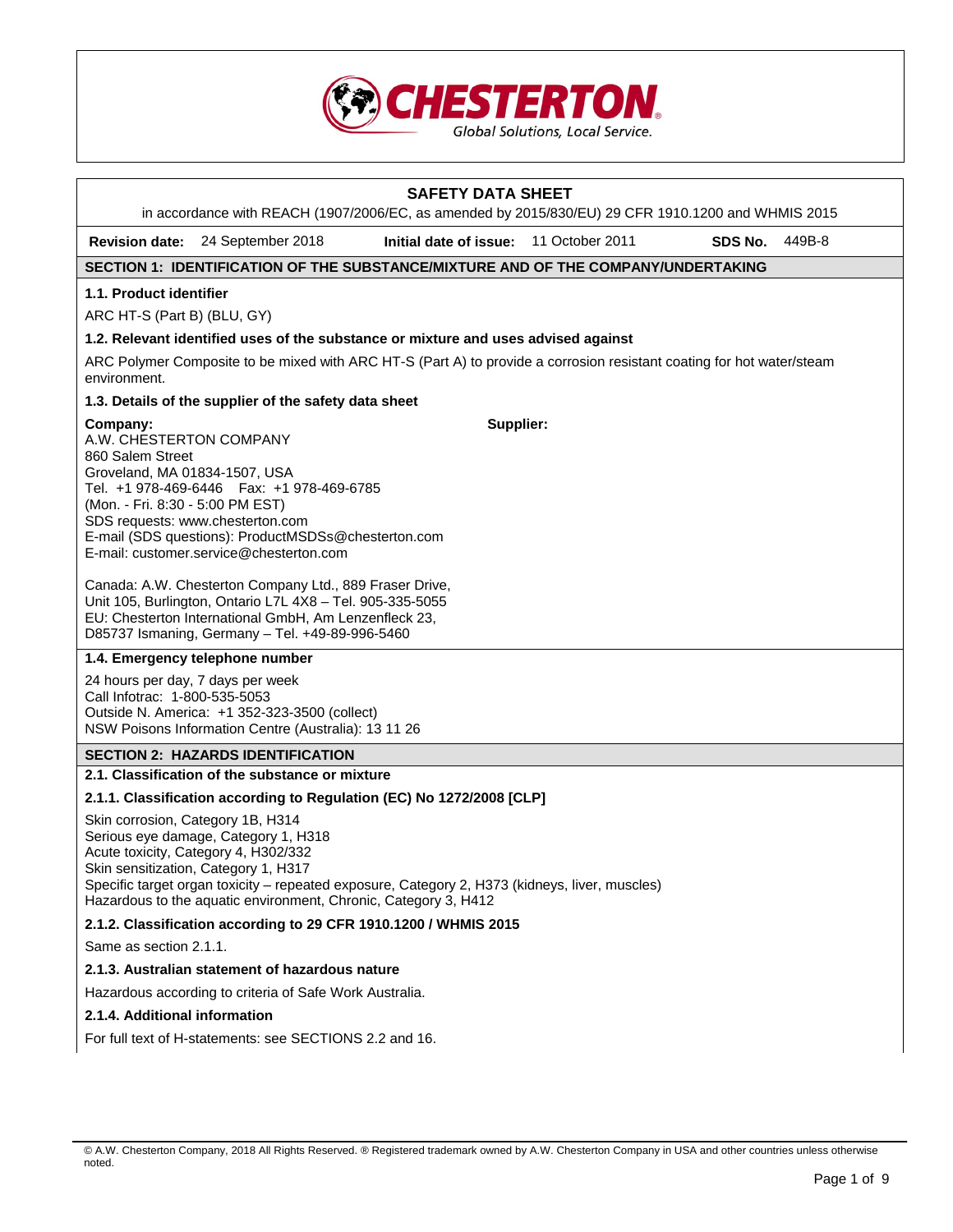| 2.2. Label elements                                                                       |                                                                                                                      |                                                                                                                                                                                                                                                                                                                                                                                                                                                                                                                                                                                                                                                                                                                                                                                                                                                                                                                                            |                                                                                                   |                                                                                                                                                                                                                              |                                                                                                                                                                                           |
|-------------------------------------------------------------------------------------------|----------------------------------------------------------------------------------------------------------------------|--------------------------------------------------------------------------------------------------------------------------------------------------------------------------------------------------------------------------------------------------------------------------------------------------------------------------------------------------------------------------------------------------------------------------------------------------------------------------------------------------------------------------------------------------------------------------------------------------------------------------------------------------------------------------------------------------------------------------------------------------------------------------------------------------------------------------------------------------------------------------------------------------------------------------------------------|---------------------------------------------------------------------------------------------------|------------------------------------------------------------------------------------------------------------------------------------------------------------------------------------------------------------------------------|-------------------------------------------------------------------------------------------------------------------------------------------------------------------------------------------|
| 2.2.1. Labelling according to Regulation (EC) No 1272/2008 [CLP]                          |                                                                                                                      |                                                                                                                                                                                                                                                                                                                                                                                                                                                                                                                                                                                                                                                                                                                                                                                                                                                                                                                                            |                                                                                                   |                                                                                                                                                                                                                              |                                                                                                                                                                                           |
| <b>Hazard pictograms:</b>                                                                 |                                                                                                                      |                                                                                                                                                                                                                                                                                                                                                                                                                                                                                                                                                                                                                                                                                                                                                                                                                                                                                                                                            |                                                                                                   |                                                                                                                                                                                                                              |                                                                                                                                                                                           |
| Signal word:                                                                              | Danger                                                                                                               |                                                                                                                                                                                                                                                                                                                                                                                                                                                                                                                                                                                                                                                                                                                                                                                                                                                                                                                                            |                                                                                                   |                                                                                                                                                                                                                              |                                                                                                                                                                                           |
| <b>Hazard statements:</b>                                                                 | H314<br>H302/332<br>H317<br>H373<br>H412                                                                             |                                                                                                                                                                                                                                                                                                                                                                                                                                                                                                                                                                                                                                                                                                                                                                                                                                                                                                                                            | Harmful if swallowed or if inhaled.<br>May cause an allergic skin reaction.<br>repeated exposure. | Causes severe skin burns and eye damage.<br>Harmful to aquatic life with long lasting effects.                                                                                                                               | May cause damage to the kidneys, liver and muscles through prolonged or                                                                                                                   |
| <b>Precautionary statements:</b>                                                          | P260<br>P273<br>P280                                                                                                 |                                                                                                                                                                                                                                                                                                                                                                                                                                                                                                                                                                                                                                                                                                                                                                                                                                                                                                                                            | Do not breathe spray.<br>Avoid release to the environment.<br>with water or shower.               | Wear protective gloves/clothing and eye/face protection.                                                                                                                                                                     | P303/361/353 IF ON SKIN (or hair): Take off immediately all contaminated clothing. Rinse skin<br>P305/351/338 IF IN EYES: Rinse cautiously with water for several minutes. Remove contact |
|                                                                                           | P310<br>P363                                                                                                         |                                                                                                                                                                                                                                                                                                                                                                                                                                                                                                                                                                                                                                                                                                                                                                                                                                                                                                                                            |                                                                                                   | lenses, if present and easy to do. Continue rinsing.<br>P301/330/331 IF SWALLOWED: rinse mouth. Do NOT induce vomiting.<br>Immediately call a POISON CENTER or doctor/physician.<br>Wash contaminated clothing before reuse. |                                                                                                                                                                                           |
| <b>Supplemental information:</b>                                                          | None                                                                                                                 |                                                                                                                                                                                                                                                                                                                                                                                                                                                                                                                                                                                                                                                                                                                                                                                                                                                                                                                                            |                                                                                                   |                                                                                                                                                                                                                              |                                                                                                                                                                                           |
| 2.2.2. Labelling according to 29 CFR 1910.1200 / WHMIS 2015                               |                                                                                                                      |                                                                                                                                                                                                                                                                                                                                                                                                                                                                                                                                                                                                                                                                                                                                                                                                                                                                                                                                            |                                                                                                   |                                                                                                                                                                                                                              |                                                                                                                                                                                           |
| <b>Hazard pictograms:</b>                                                                 | Same as section 2.2.1.                                                                                               |                                                                                                                                                                                                                                                                                                                                                                                                                                                                                                                                                                                                                                                                                                                                                                                                                                                                                                                                            |                                                                                                   |                                                                                                                                                                                                                              |                                                                                                                                                                                           |
| Signal word:                                                                              | Same as section 2.2.1.                                                                                               |                                                                                                                                                                                                                                                                                                                                                                                                                                                                                                                                                                                                                                                                                                                                                                                                                                                                                                                                            |                                                                                                   |                                                                                                                                                                                                                              |                                                                                                                                                                                           |
| <b>Hazard statements:</b>                                                                 |                                                                                                                      | Same as section 2.2.1.                                                                                                                                                                                                                                                                                                                                                                                                                                                                                                                                                                                                                                                                                                                                                                                                                                                                                                                     |                                                                                                   |                                                                                                                                                                                                                              |                                                                                                                                                                                           |
| <b>Precautionary statements:</b>                                                          | P260<br>P264<br>P270<br>P271<br>P272<br>P273<br>P280<br>P304/340<br>P301/330/331<br>P310<br>P363<br>P <sub>501</sub> | Do not breathe spray.<br>Wash hands thoroughly after handling.<br>Use only outdoors or in a well-ventilated area.<br>Use only outdoors or in a well-ventilated area.<br>Contaminated work clothing must not be allowed out of the workplace.<br>Avoid release to the environment.<br>Wear protective gloves/clothing and eye/face protection.<br>P303/361/353 IF ON SKIN (or hair): Take off immediately all contaminated clothing. Rinse skin<br>with water or shower.<br>IF INHALED: Remove person to fresh air and keep comfortable for breathing.<br>P305/351/338 IF IN EYES: Rinse cautiously with water for several minutes. Remove contact<br>lenses, if present and easy to do. Continue rinsing.<br>IF SWALLOWED: rinse mouth. Do NOT induce vomiting.<br>Immediately call a POISON CENTER or doctor/physician.<br>Wash contaminated clothing before reuse.<br>Dispose of contents/container to an approved waste disposal plant. |                                                                                                   |                                                                                                                                                                                                                              |                                                                                                                                                                                           |
| <b>Supplemental information:</b>                                                          |                                                                                                                      |                                                                                                                                                                                                                                                                                                                                                                                                                                                                                                                                                                                                                                                                                                                                                                                                                                                                                                                                            |                                                                                                   |                                                                                                                                                                                                                              |                                                                                                                                                                                           |
| 2.3. Other hazards                                                                        |                                                                                                                      |                                                                                                                                                                                                                                                                                                                                                                                                                                                                                                                                                                                                                                                                                                                                                                                                                                                                                                                                            |                                                                                                   |                                                                                                                                                                                                                              |                                                                                                                                                                                           |
| Upon machining, refer to the precautions in the safety data sheets for Part A and Part B. |                                                                                                                      |                                                                                                                                                                                                                                                                                                                                                                                                                                                                                                                                                                                                                                                                                                                                                                                                                                                                                                                                            |                                                                                                   |                                                                                                                                                                                                                              | The safety and health hazards are detailed separately for Part A and Part B. The final cured material is considered nonhazardous.                                                         |
| <b>SECTION 3: COMPOSITION/INFORMATION ON INGREDIENTS</b>                                  |                                                                                                                      |                                                                                                                                                                                                                                                                                                                                                                                                                                                                                                                                                                                                                                                                                                                                                                                                                                                                                                                                            |                                                                                                   |                                                                                                                                                                                                                              |                                                                                                                                                                                           |
| 3.2. Mixtures                                                                             |                                                                                                                      |                                                                                                                                                                                                                                                                                                                                                                                                                                                                                                                                                                                                                                                                                                                                                                                                                                                                                                                                            |                                                                                                   |                                                                                                                                                                                                                              |                                                                                                                                                                                           |
| Hazardous Ingredients <sup>1</sup>                                                        |                                                                                                                      | % Wt.                                                                                                                                                                                                                                                                                                                                                                                                                                                                                                                                                                                                                                                                                                                                                                                                                                                                                                                                      | CAS No./<br>EC No.                                                                                | <b>REACH</b><br>Reg. No.                                                                                                                                                                                                     | <b>CLP/GHS Classification</b>                                                                                                                                                             |
| Methyleneoxide, polymer with<br>benzenamine, hydrogenated                                 |                                                                                                                      | 45-55                                                                                                                                                                                                                                                                                                                                                                                                                                                                                                                                                                                                                                                                                                                                                                                                                                                                                                                                      | 135108-88-2<br>603-894-6                                                                          | 01-211998<br>3522-33                                                                                                                                                                                                         | Acute Tox. 4, H302<br>Skin Corr. 1C, H314<br>Skin Sens. 1, H317<br>STOT RE, H373 (oral, kidneys)<br>Aquatic Chronic 3, H412                                                               |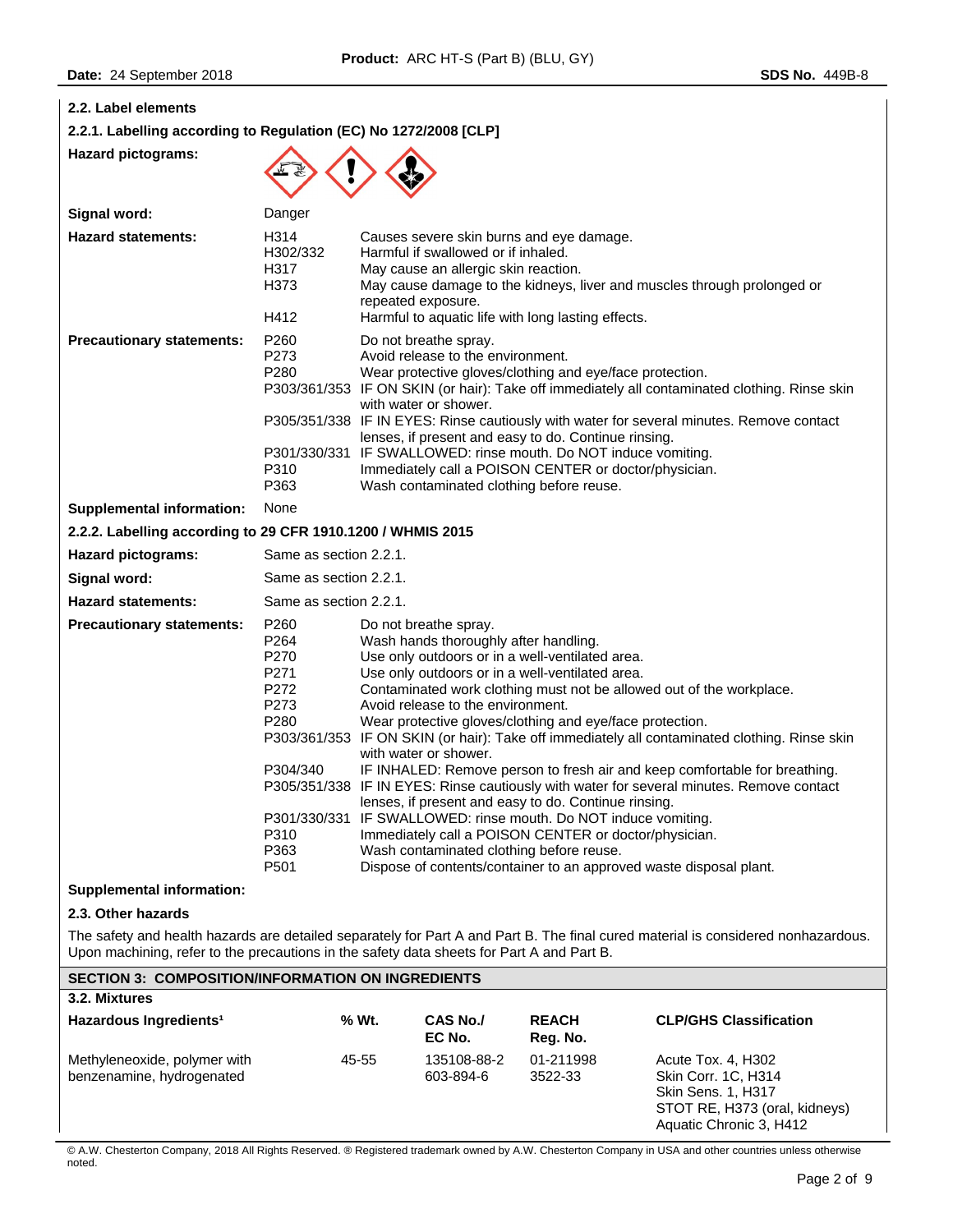|                                                                                                                                                                                                                                                                                           |                                                                                                                                                                                                            |                                                                     |                        | Product: ARC HT-S (Part B) (BLU, GY) |                                                                                                                 |                                                                                                                                                                      |  |
|-------------------------------------------------------------------------------------------------------------------------------------------------------------------------------------------------------------------------------------------------------------------------------------------|------------------------------------------------------------------------------------------------------------------------------------------------------------------------------------------------------------|---------------------------------------------------------------------|------------------------|--------------------------------------|-----------------------------------------------------------------------------------------------------------------|----------------------------------------------------------------------------------------------------------------------------------------------------------------------|--|
| Date: 24 September 2018                                                                                                                                                                                                                                                                   |                                                                                                                                                                                                            |                                                                     |                        |                                      |                                                                                                                 | <b>SDS No. 449B-8</b>                                                                                                                                                |  |
| 4,4'-Methylenebis(cyclohexylamine)                                                                                                                                                                                                                                                        |                                                                                                                                                                                                            | 40-50                                                               | 1761-71-3<br>217-168-8 | 01-211954<br>1673-38                 | Acute Tox. 4, H302<br>Skin Corr. 1B, H314<br>Eye Dam. 1, H318<br>Skin Sens. 1B, H317                            |                                                                                                                                                                      |  |
| Diethylenetriamine*                                                                                                                                                                                                                                                                       |                                                                                                                                                                                                            |                                                                     | $1 - 5$                | 111-40-0<br>203-865-4                | 01-211947<br>3793-27                                                                                            | STOT RE 2, H373 (liver, muscles)<br>Acute Tox. 2, H330<br>Acute Tox. 4, H302/312<br>Skin Corr. 1B, H314<br>Eye Dam. 1, H318<br>STOT SE 3, H335<br>Skin Sens. 1, H317 |  |
| Other ingredients:<br>di-"Isononyl" phthalate                                                                                                                                                                                                                                             |                                                                                                                                                                                                            |                                                                     | $0 - 0.7$              | 28553-12-0<br>249-079-5              | NA.                                                                                                             | Not classified                                                                                                                                                       |  |
| For full text of H-statements: see SECTION 16.                                                                                                                                                                                                                                            |                                                                                                                                                                                                            |                                                                     |                        |                                      |                                                                                                                 | *This component is toxic by inhalation if sprayed or if aerosol/mist is created. Refer to section 11 for additional toxicity information.                            |  |
|                                                                                                                                                                                                                                                                                           |                                                                                                                                                                                                            | • 1272/2008/EC, GHS, REACH<br>• WHMIS 2015<br>• Safe Work Australia |                        |                                      | 1 Classified according to: • 29 CFR 1910.1200, 1915, 1916, 1917, Mass. Right-to-Know Law (ch. 40, M.G.LO. 111F) |                                                                                                                                                                      |  |
| <b>SECTION 4: FIRST AID MEASURES</b>                                                                                                                                                                                                                                                      |                                                                                                                                                                                                            |                                                                     |                        |                                      |                                                                                                                 |                                                                                                                                                                      |  |
| 4.1. Description of first aid measures                                                                                                                                                                                                                                                    |                                                                                                                                                                                                            |                                                                     |                        |                                      |                                                                                                                 |                                                                                                                                                                      |  |
| Inhalation:                                                                                                                                                                                                                                                                               |                                                                                                                                                                                                            |                                                                     |                        |                                      |                                                                                                                 |                                                                                                                                                                      |  |
| <b>Skin contact:</b>                                                                                                                                                                                                                                                                      | Remove to fresh air. If not breathing, administer artificial respiration. Contact physician.<br>Flood area with water while removing contaminated clothing. Wash clothing before reuse. Consult physician. |                                                                     |                        |                                      |                                                                                                                 |                                                                                                                                                                      |  |
| Eye contact:                                                                                                                                                                                                                                                                              | Flush eyes for at least 30 minutes with large amounts of water. Consult physician.                                                                                                                         |                                                                     |                        |                                      |                                                                                                                 |                                                                                                                                                                      |  |
| Ingestion:                                                                                                                                                                                                                                                                                | Do not induce vomiting without medical advice. Never give anything by mouth to an unconscious person. Contact<br>physician immediately.                                                                    |                                                                     |                        |                                      |                                                                                                                 |                                                                                                                                                                      |  |
| No action shall be taken involving any personal risk or without suitable training. Avoid contact with<br><b>Protection of first-aiders:</b><br>the product while providing aid to the victim. Do not breathe mist. See section 8 for<br>recommendations on personal protective equipment. |                                                                                                                                                                                                            |                                                                     |                        |                                      |                                                                                                                 |                                                                                                                                                                      |  |
| 4.2. Most important symptoms and effects, both acute and delayed                                                                                                                                                                                                                          |                                                                                                                                                                                                            |                                                                     |                        |                                      |                                                                                                                 |                                                                                                                                                                      |  |
| Direct contact will cause burns to skin, eyes and mucous membranes. High vapor concentrations and mist can cause severe eye<br>and respiratory tract irritation. May cause skin sensitization as evidenced by rashes or hives.                                                            |                                                                                                                                                                                                            |                                                                     |                        |                                      |                                                                                                                 |                                                                                                                                                                      |  |
| 4.3. Indication of any immediate medical attention and special treatment needed                                                                                                                                                                                                           |                                                                                                                                                                                                            |                                                                     |                        |                                      |                                                                                                                 |                                                                                                                                                                      |  |
| Treat symptoms.                                                                                                                                                                                                                                                                           |                                                                                                                                                                                                            |                                                                     |                        |                                      |                                                                                                                 |                                                                                                                                                                      |  |
| <b>SECTION 5: FIREFIGHTING MEASURES</b>                                                                                                                                                                                                                                                   |                                                                                                                                                                                                            |                                                                     |                        |                                      |                                                                                                                 |                                                                                                                                                                      |  |
| 5.1. Extinguishing media                                                                                                                                                                                                                                                                  |                                                                                                                                                                                                            |                                                                     |                        |                                      |                                                                                                                 |                                                                                                                                                                      |  |
| Suitable extinguishing media: Carbon dioxide, dry chemical, alcohol-resistant foam                                                                                                                                                                                                        |                                                                                                                                                                                                            |                                                                     |                        |                                      |                                                                                                                 |                                                                                                                                                                      |  |
| Unsuitable extinguishing media: No data available                                                                                                                                                                                                                                         |                                                                                                                                                                                                            |                                                                     |                        |                                      |                                                                                                                 |                                                                                                                                                                      |  |
| 5.2. Special hazards arising from the substance or mixture                                                                                                                                                                                                                                |                                                                                                                                                                                                            |                                                                     |                        |                                      |                                                                                                                 |                                                                                                                                                                      |  |
|                                                                                                                                                                                                                                                                                           |                                                                                                                                                                                                            |                                                                     |                        |                                      |                                                                                                                 | Incomplete combustion may form carbon monoxide. May generate: ammonia gas, toxic nitrogen oxide gases.                                                               |  |
| 5.3. Advice for firefighters                                                                                                                                                                                                                                                              |                                                                                                                                                                                                            |                                                                     |                        |                                      |                                                                                                                 |                                                                                                                                                                      |  |
|                                                                                                                                                                                                                                                                                           |                                                                                                                                                                                                            |                                                                     |                        |                                      | Cool exposed containers with water. Recommend Firefighters wear self-contained breathing apparatus.             |                                                                                                                                                                      |  |
| <b>Flammability Classification:</b>                                                                                                                                                                                                                                                       |                                                                                                                                                                                                            |                                                                     |                        |                                      |                                                                                                                 |                                                                                                                                                                      |  |
| <b>HAZCHEM Emergency Action Code:</b>                                                                                                                                                                                                                                                     |                                                                                                                                                                                                            |                                                                     | 3 Z                    |                                      |                                                                                                                 |                                                                                                                                                                      |  |
| <b>SECTION 6: ACCIDENTAL RELEASE MEASURES</b>                                                                                                                                                                                                                                             |                                                                                                                                                                                                            |                                                                     |                        |                                      |                                                                                                                 |                                                                                                                                                                      |  |
| 6.1. Personal precautions, protective equipment and emergency procedures                                                                                                                                                                                                                  |                                                                                                                                                                                                            |                                                                     |                        |                                      |                                                                                                                 |                                                                                                                                                                      |  |
| Section 8.                                                                                                                                                                                                                                                                                |                                                                                                                                                                                                            |                                                                     |                        |                                      |                                                                                                                 | Evacuate area. Provide adequate ventilation. Avoid skin contact. Utilize exposure controls and personal protection as specified in                                   |  |
| <b>6.2. Environmental Precautions</b>                                                                                                                                                                                                                                                     |                                                                                                                                                                                                            |                                                                     |                        |                                      |                                                                                                                 |                                                                                                                                                                      |  |

Keep out of sewers, streams and waterways.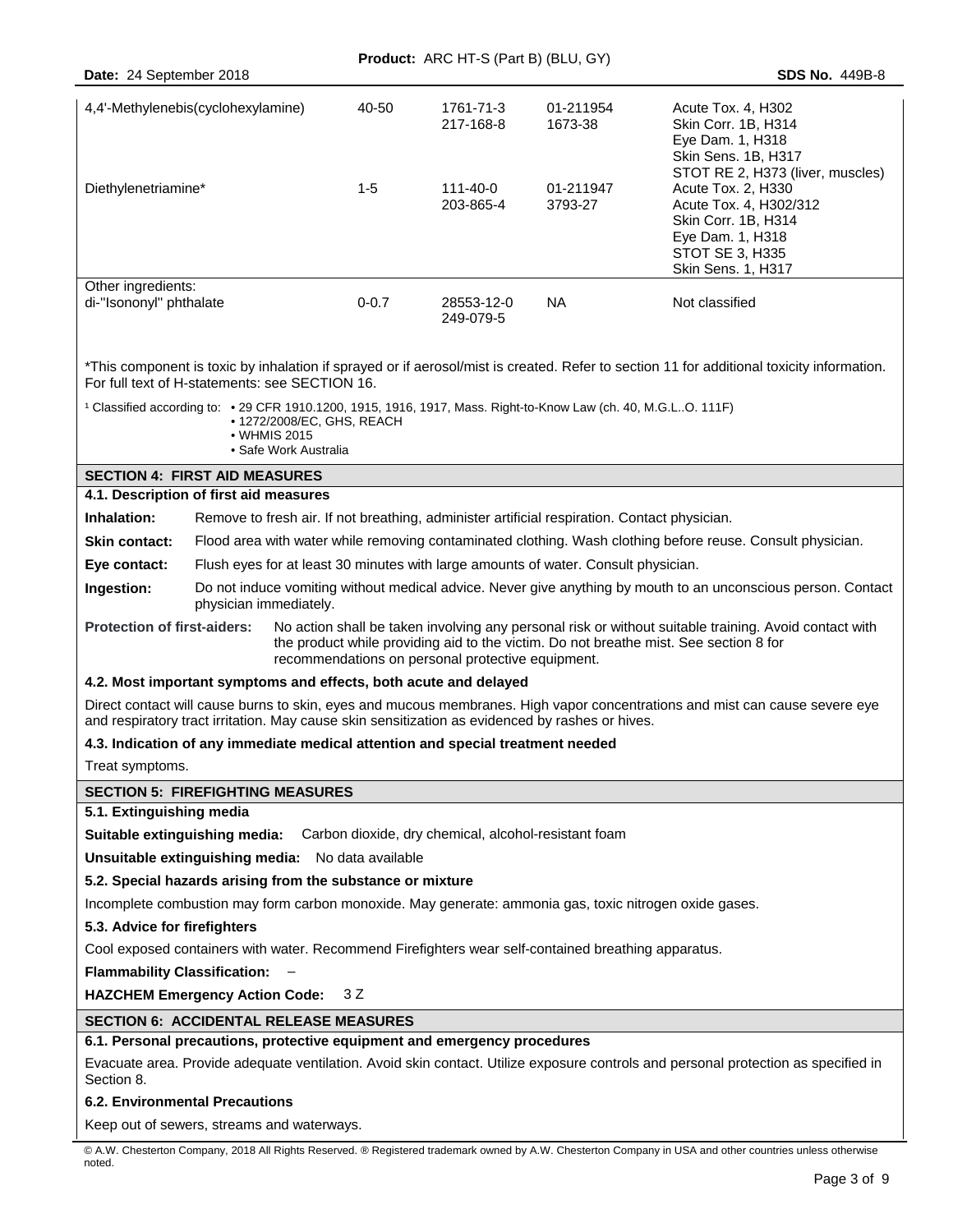### **6.3. Methods and material for containment and cleaning up**

Contain spill to a small area. Scoop up and transfer to a suitable container for disposal.

### **6.4. Reference to other sections**

Refer to section 13 for disposal advice.

# **SECTION 7: HANDLING AND STORAGE**

# **7.1. Precautions for safe handling**

Do not breathe spray. Utilize exposure controls and personal protection as specified in Section 8. Do not contaminate with sodium nitrite or other nitrosating agents, which could cause the formation of cancer-causing nitrosamine. Remove contaminated clothing immediately. Wash clothing before reuse. Contaminated leather including shoes cannot be decontaminated and should be discarded. Avoid creating and breathing dust during removal, drilling, grinding, sawing or sanding.

#### **7.2. Conditions for safe storage, including any incompatibilities**

Store in a cool, dry area.

#### **7.3. Specific end use(s)**

No special precautions.

#### **SECTION 8: EXPOSURE CONTROLS/PERSONAL PROTECTION**

# **8.1. Control parameters**

### **Occupational exposure limit values**

| Ingredients                                               | <b>OSHA PEL1</b> |                   | <b>ACGIH TLV<sup>2</sup></b> |                   | UK WEL <sup>3</sup> |                   | <b>AUSTRALIA ES<sup>4</sup></b> |                   |
|-----------------------------------------------------------|------------------|-------------------|------------------------------|-------------------|---------------------|-------------------|---------------------------------|-------------------|
|                                                           | ppm              | mg/m <sup>3</sup> | ppm                          | mg/m <sup>3</sup> | ppm                 | mg/m <sup>3</sup> | ppm                             | mg/m <sup>3</sup> |
| Methyleneoxide, polymer with<br>benzenamine, hydrogenated |                  |                   |                              |                   |                     |                   |                                 |                   |
| 4.4'<br>Methylenebis(cyclohexylamine                      |                  |                   |                              |                   |                     |                   |                                 |                   |
| Diethylenetriamine                                        |                  |                   | $1$ (skin)                   | 4.2               |                     | 4.3               | $1$ (skin)                      | 4.2               |
| di-"Isononyl" phthalate                                   |                  |                   |                              |                   |                     | 5                 |                                 |                   |
|                                                           |                  |                   |                              |                   |                     |                   |                                 |                   |

<sup>1</sup> United States Occupational Health & Safety Administration permissible exposure limits

² American Conference of Governmental Industrial Hygienists threshold limit values

<sup>3</sup> EH40 Workplace exposure limits, Health & Safety Executive

⁴ Adopted National Exposure Standards for Atmospheric Contaminants in the Occupational Environment [NOHSC:1003]

# **Derived No Effect Level (DNEL) according to Regulation (EC) No 1907/2006:**

#### **Workers**

Not available Not available

#### **3951 Predicted No Effect Concentration (PNEC) according to Regulation (EC) No 1907/2006:**

Not available Not available

### **8.2. Exposure controls**

#### **8.2.1. Engineering measures**

Provide sufficient ventilation to keep the vapor concentrations below the exposure limits. If necessary, provide local exhaust. If it is necessary to alter the final cured product such that dust may be generated, use adequate dust extraction or damp down.

# **8.2.2. Individual protection measures**

| <b>Respiratory protection:</b> | Not normally needed. In case of insufficient ventilation, utilize an approved organic vapor respirator<br>(e.g., EN filter type A/P2). During spraying, wear suitable respiratory equipment. |
|--------------------------------|----------------------------------------------------------------------------------------------------------------------------------------------------------------------------------------------|
| <b>Protective gloves:</b>      | Chemical resistant gloves (e.g. neoprene, nitrile).                                                                                                                                          |
| Eye and face protection:       | Safety goggles.                                                                                                                                                                              |
| Other:                         | Impervious clothing as necessary to prevent skin contact.                                                                                                                                    |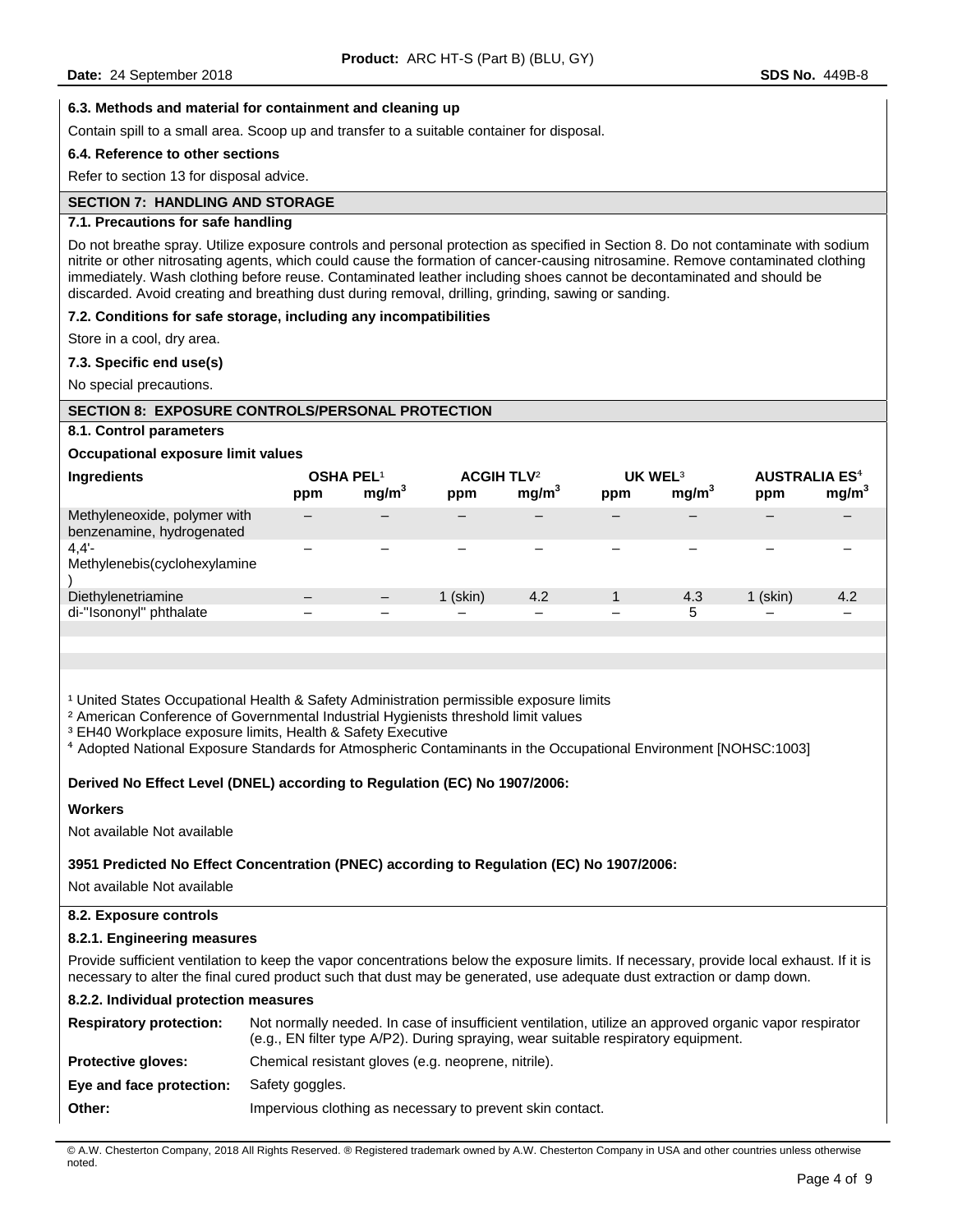# **8.2.3. Environmental exposure controls**

Refer to sections 6 and 12.

# **SECTION 9: PHYSICAL AND CHEMICAL PROPERTIES**

| 9.1. Information on basic physical and chemical properties                                                                                                                                                                                                                                                                                                                       |                                                                                                                                                                                                                                                                                   |                                                                                                                                                                                                                                                                                             |                                                                                                                                                                               |  |  |  |  |
|----------------------------------------------------------------------------------------------------------------------------------------------------------------------------------------------------------------------------------------------------------------------------------------------------------------------------------------------------------------------------------|-----------------------------------------------------------------------------------------------------------------------------------------------------------------------------------------------------------------------------------------------------------------------------------|---------------------------------------------------------------------------------------------------------------------------------------------------------------------------------------------------------------------------------------------------------------------------------------------|-------------------------------------------------------------------------------------------------------------------------------------------------------------------------------|--|--|--|--|
| <b>Physical state</b><br><b>Colour</b><br>Initial boiling point<br><b>Melting point</b><br>% Volatile (by volume)<br><b>Flash point</b><br><b>Method</b><br><b>Viscosity</b><br><b>Autoignition temperature</b><br><b>Decomposition temperature</b><br><b>Upper/lower flammability</b><br>or explosive limits<br><b>Flammability (solid, gas)</b><br><b>Explosive properties</b> | viscous liquid<br>blue and black<br>$> 215^{\circ}$ C ( $> 420^{\circ}$ F)<br>not determined<br>None<br>$>100^{\circ}$ C ( $>212^{\circ}$ F)<br>PM Closed Cup<br>1500 - 2400 cps @ 25°C<br>not determined<br>not determined<br>not determined<br>not applicable<br>not determined | Odour<br><b>Odour threshold</b><br>Vapour pressure @ 20°C<br>% Aromatics by weight<br>рH<br><b>Relative density</b><br>Weight per volume<br><b>Coefficient (water/oil)</b><br>Vapour density (air=1)<br>Rate of evaporation (ether=1)<br>Solubility in water<br><b>Oxidising properties</b> | amine<br>not determined<br>not determined<br>None<br>not applicable<br>$1.000 - 1.019$ kg/l<br>8.32 - 8.48 lbs/gal.<br>< 1<br>>1<br>< 1<br>slightly soluble<br>not determined |  |  |  |  |
| 9.2. Other information<br>VOC, EPA 24: 0.6 lbs/gal.                                                                                                                                                                                                                                                                                                                              |                                                                                                                                                                                                                                                                                   |                                                                                                                                                                                                                                                                                             |                                                                                                                                                                               |  |  |  |  |
| <b>SECTION 10: STABILITY AND REACTIVITY</b>                                                                                                                                                                                                                                                                                                                                      |                                                                                                                                                                                                                                                                                   |                                                                                                                                                                                                                                                                                             |                                                                                                                                                                               |  |  |  |  |
| 10.1. Reactivity                                                                                                                                                                                                                                                                                                                                                                 |                                                                                                                                                                                                                                                                                   |                                                                                                                                                                                                                                                                                             |                                                                                                                                                                               |  |  |  |  |
| Refer to sections 10.3 and 10.5.                                                                                                                                                                                                                                                                                                                                                 |                                                                                                                                                                                                                                                                                   |                                                                                                                                                                                                                                                                                             |                                                                                                                                                                               |  |  |  |  |
| 10.2. Chemical stability                                                                                                                                                                                                                                                                                                                                                         |                                                                                                                                                                                                                                                                                   |                                                                                                                                                                                                                                                                                             |                                                                                                                                                                               |  |  |  |  |
| <b>Stable</b>                                                                                                                                                                                                                                                                                                                                                                    |                                                                                                                                                                                                                                                                                   |                                                                                                                                                                                                                                                                                             |                                                                                                                                                                               |  |  |  |  |
| 10.3. Possibility of hazardous reactions                                                                                                                                                                                                                                                                                                                                         |                                                                                                                                                                                                                                                                                   |                                                                                                                                                                                                                                                                                             |                                                                                                                                                                               |  |  |  |  |
| No dangerous reactions known under conditions of normal use.                                                                                                                                                                                                                                                                                                                     |                                                                                                                                                                                                                                                                                   |                                                                                                                                                                                                                                                                                             |                                                                                                                                                                               |  |  |  |  |
| 10.4. Conditions to avoid                                                                                                                                                                                                                                                                                                                                                        |                                                                                                                                                                                                                                                                                   |                                                                                                                                                                                                                                                                                             |                                                                                                                                                                               |  |  |  |  |
|                                                                                                                                                                                                                                                                                                                                                                                  | Open flames and high temperatures.                                                                                                                                                                                                                                                |                                                                                                                                                                                                                                                                                             |                                                                                                                                                                               |  |  |  |  |
| 10.5. Incompatible materials                                                                                                                                                                                                                                                                                                                                                     |                                                                                                                                                                                                                                                                                   |                                                                                                                                                                                                                                                                                             |                                                                                                                                                                               |  |  |  |  |
|                                                                                                                                                                                                                                                                                                                                                                                  | Mineral and organic acids and strong oxidizers like liquid Chlorine and concentrated Oxygen.                                                                                                                                                                                      |                                                                                                                                                                                                                                                                                             |                                                                                                                                                                               |  |  |  |  |
| 10.6. Hazardous decomposition products                                                                                                                                                                                                                                                                                                                                           |                                                                                                                                                                                                                                                                                   |                                                                                                                                                                                                                                                                                             |                                                                                                                                                                               |  |  |  |  |
|                                                                                                                                                                                                                                                                                                                                                                                  | Nitric acid, NOx, Ammonia, Carbon Monoxide, Carbon Dioxide, nitrosamines and other toxic fumes.                                                                                                                                                                                   |                                                                                                                                                                                                                                                                                             |                                                                                                                                                                               |  |  |  |  |
| <b>SECTION 11: TOXICOLOGICAL INFORMATION</b>                                                                                                                                                                                                                                                                                                                                     |                                                                                                                                                                                                                                                                                   |                                                                                                                                                                                                                                                                                             |                                                                                                                                                                               |  |  |  |  |
| 11.1. Information on toxicological effects                                                                                                                                                                                                                                                                                                                                       |                                                                                                                                                                                                                                                                                   |                                                                                                                                                                                                                                                                                             |                                                                                                                                                                               |  |  |  |  |
| <b>Primary route of exposure</b><br>under normal use:                                                                                                                                                                                                                                                                                                                            | Inhalation, skin and eye contact.                                                                                                                                                                                                                                                 |                                                                                                                                                                                                                                                                                             |                                                                                                                                                                               |  |  |  |  |
| <b>Acute toxicity -</b>                                                                                                                                                                                                                                                                                                                                                          |                                                                                                                                                                                                                                                                                   |                                                                                                                                                                                                                                                                                             |                                                                                                                                                                               |  |  |  |  |
| Oral:                                                                                                                                                                                                                                                                                                                                                                            | Harmful if swallowed. ATE-mix = 410 mg/kg                                                                                                                                                                                                                                         |                                                                                                                                                                                                                                                                                             |                                                                                                                                                                               |  |  |  |  |
|                                                                                                                                                                                                                                                                                                                                                                                  | Substance                                                                                                                                                                                                                                                                         | Test                                                                                                                                                                                                                                                                                        | Result                                                                                                                                                                        |  |  |  |  |
|                                                                                                                                                                                                                                                                                                                                                                                  | Methyleneoxide, polymer with                                                                                                                                                                                                                                                      | LD50, rat                                                                                                                                                                                                                                                                                   | 449 mg/kg                                                                                                                                                                     |  |  |  |  |

4,4'-Methylenebis(cyclohexylamine) LD50, rat 380 mg/kg Diethylenetriamine | LD50, rat | 1080 mg/kg

benzenamine, hydrogenated

(estimated)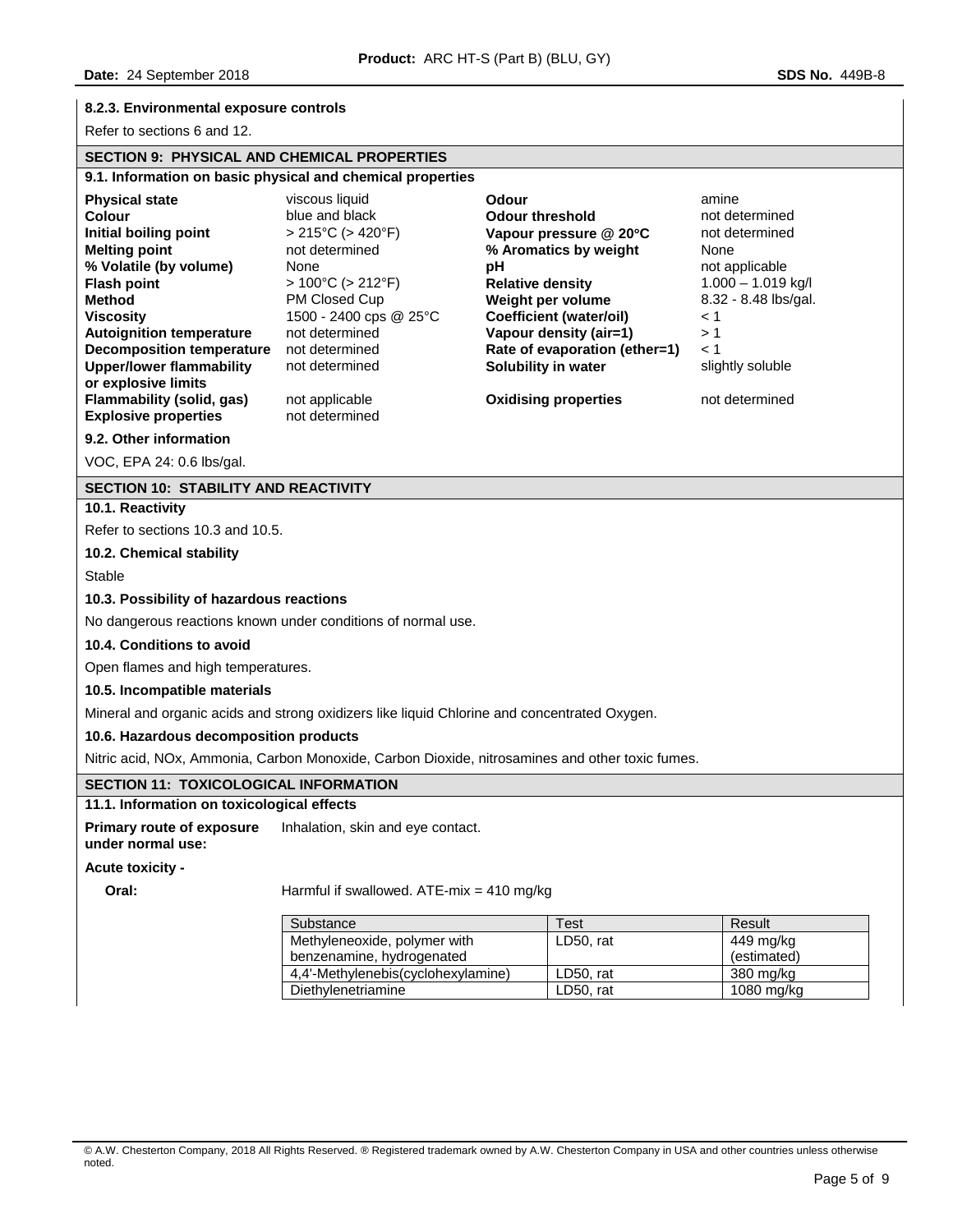# **Date:** 24 September 2018 **SDS No.** 449B-8

| Dermal:                                      | Based on available data on components, the classification criteria are not met. ATE-mix = 2264<br>mg/kg                                                                                                                                          |                                   |                                           |  |  |  |
|----------------------------------------------|--------------------------------------------------------------------------------------------------------------------------------------------------------------------------------------------------------------------------------------------------|-----------------------------------|-------------------------------------------|--|--|--|
|                                              | Substance                                                                                                                                                                                                                                        | Test                              | Result                                    |  |  |  |
|                                              | Methyleneoxide, polymer with                                                                                                                                                                                                                     | LD50, rabbit                      | 2673 mg/kg                                |  |  |  |
|                                              | benzenamine, hydrogenated                                                                                                                                                                                                                        |                                   |                                           |  |  |  |
|                                              | 4,4'-Methylenebis(cyclohexylamine)                                                                                                                                                                                                               | LD50, rabbit                      | 2110 mg/kg                                |  |  |  |
|                                              | Diethylenetriamine                                                                                                                                                                                                                               | LD50, rabbit                      | 1045 mg/kg                                |  |  |  |
| Inhalation:                                  | Harmful if inhaled (aerosol/mist). ATE-mix = 3.43 mg/l (aerosol/mist).                                                                                                                                                                           |                                   |                                           |  |  |  |
|                                              | Substance                                                                                                                                                                                                                                        | Test                              | Result                                    |  |  |  |
|                                              | Diethylenetriamine                                                                                                                                                                                                                               | LC50, rat, 4 h                    | $> 0.07 - 3$ mg/l<br>(aerosol/mist)       |  |  |  |
|                                              | Diethylenetriamine                                                                                                                                                                                                                               | LC50, rat, 4 h                    | No mortality at vapor<br>saturation level |  |  |  |
| <b>Skin corrosion/irritation:</b>            | Causes burns.                                                                                                                                                                                                                                    |                                   |                                           |  |  |  |
|                                              | Substance                                                                                                                                                                                                                                        | Test                              | Result                                    |  |  |  |
|                                              | Formaldehyde, polymer with                                                                                                                                                                                                                       | In vitro test                     | Corrosive                                 |  |  |  |
|                                              | benzenamine, hydrogenated + 4,4'-                                                                                                                                                                                                                |                                   |                                           |  |  |  |
|                                              | Methylenebis(cyclohexylamine)                                                                                                                                                                                                                    |                                   |                                           |  |  |  |
|                                              | Diethylenetriamine                                                                                                                                                                                                                               | Skin irritation, rabbit           | Corrosive                                 |  |  |  |
| Serious eye damage/<br>irritation:           | Causes serious eye damage.                                                                                                                                                                                                                       |                                   |                                           |  |  |  |
|                                              | Substance                                                                                                                                                                                                                                        | <b>Test</b>                       | Result                                    |  |  |  |
|                                              | Diethylenetriamine                                                                                                                                                                                                                               | Eye irritation                    | Corrosive                                 |  |  |  |
| <b>Respiratory or skin</b><br>sensitisation: | May cause skin sensitization as evidenced by rashes or hives.                                                                                                                                                                                    |                                   |                                           |  |  |  |
|                                              | Substance                                                                                                                                                                                                                                        | Test                              | Result                                    |  |  |  |
|                                              | Diethylenetriamine                                                                                                                                                                                                                               | Skin sensitization, guinea<br>pia | Sensitizing                               |  |  |  |
| Germ cell mutagenicity:                      | Diethylenetriamine: based on available data, the classification criteria are not met.                                                                                                                                                            |                                   |                                           |  |  |  |
| Carcinogenicity:                             | This product contains no carcinogens as listed by the National Toxicology Program (NTP), the<br>International Agency for Research on Cancer (IARC), the Occupational Safety and Health<br>Administration (OSHA) or Regulation (EC) No 1272/2008. |                                   |                                           |  |  |  |
| <b>Reproductive toxicity:</b>                | Diethylenetriamine: Not expected to cause toxicity.                                                                                                                                                                                              |                                   |                                           |  |  |  |
| STOT - single exposure:                      | Diethylenetriamine: may cause respiratory irritation.                                                                                                                                                                                            |                                   |                                           |  |  |  |
| STOT - repeated exposure:                    | May cause damage to the kidneys, liver and muscles through prolonged or repeated exposure,<br>based on data from similar materials (mixed polycycloaliphatic amines).                                                                            |                                   |                                           |  |  |  |
| <b>Aspiration hazard:</b>                    | Based on available data, the classification criteria are not met.                                                                                                                                                                                |                                   |                                           |  |  |  |
| <b>Other information:</b>                    | None known                                                                                                                                                                                                                                       |                                   |                                           |  |  |  |
| <b>SECTION 12: ECOLOGICAL INFORMATION</b>    |                                                                                                                                                                                                                                                  |                                   |                                           |  |  |  |

Ecotoxicological data have not been determined specifically for this product. The information given below is based on a knowledge of the components and the ecotoxicology of similar substances.

# **12.1. Toxicity**

Harmful to aquatic life with long lasting effects. Methyleneoxide, polymer with benzenamine, hydrogenated: 48 h EC50 (for daphnia) =  $15.4$  mg/l.

# **12.2. Persistence and degradability**

Unreacted components (Parts A and B), improperly released to the environment, can cause ground and water pollution. Diethylenetriamine, 4,4'-Methylenebis(cyclohexylamine): expected to be resistant to biodegradation.

# **12.3. Bioaccumulative potential**

Methyleneoxide, polymer with benzenamine, hydrogenated: does not bioaccumulate. 4,4'-Methylenebis(cyclohexylamine): low potential for bioaccumulation (bioconcentration factor < 100, estimated). Diethylenetriamine: bioconcentration in aquatic organisms is not expected to be significant (log Kow: -2.13).

<sup>©</sup> A.W. Chesterton Company, 2018 All Rights Reserved. ® Registered trademark owned by A.W. Chesterton Company in USA and other countries unless otherwise noted.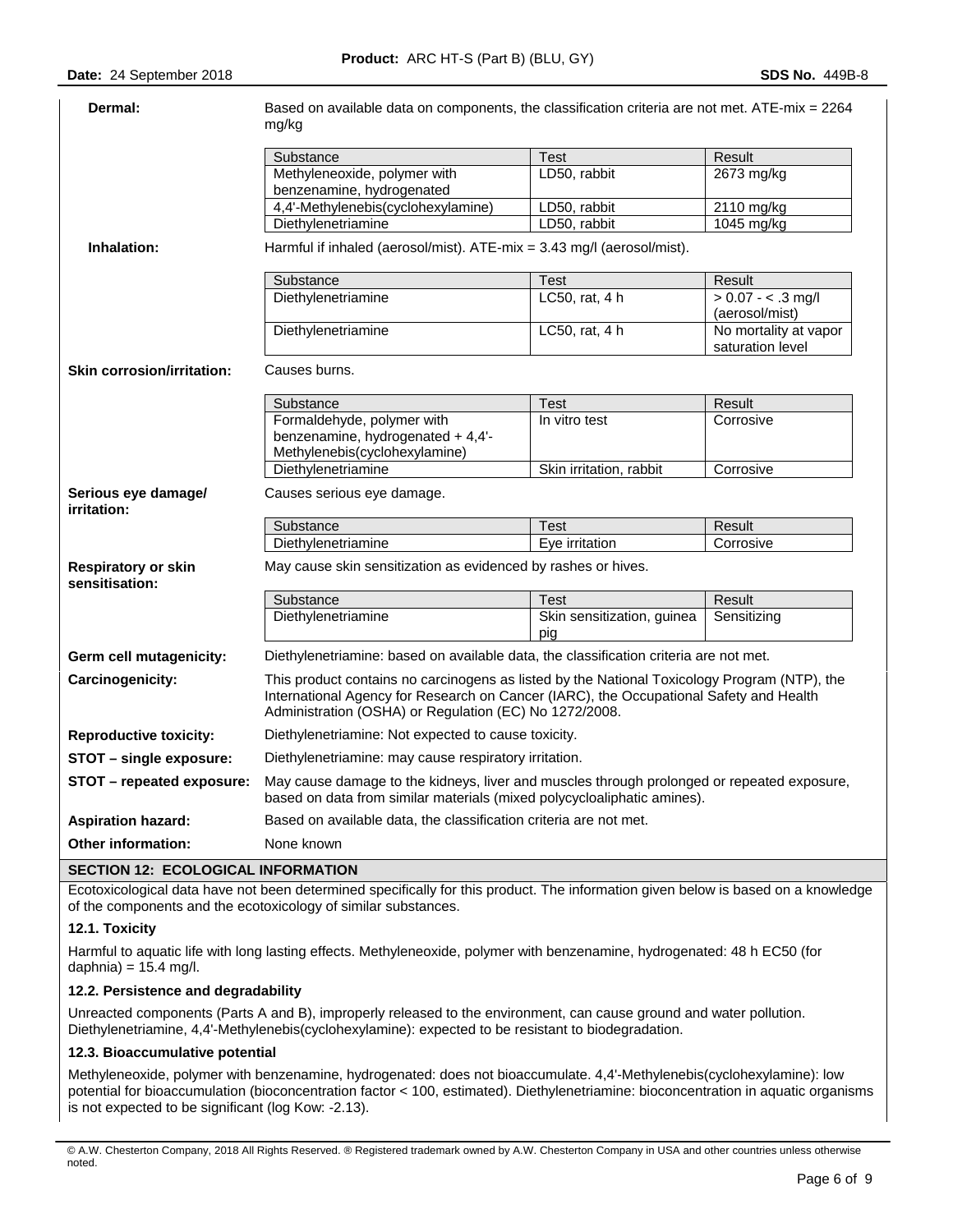# **12.4. Mobility in soil**

Liquid. Slightly soluble in water. In determining environmental mobility, consider the product's physical and chemical properties (see Section 9). Diethylenetriamine: expected to be highly mobile in soil.

# **12.5. Results of PBT and vPvB assessment**

Not available

# **12.6. Other adverse effects**

None known

# **SECTION 13: DISPOSAL CONSIDERATIONS**

# **13.1. Waste treatment methods**

Combine resin and curative. The final cured material is considered nonhazardous. Unreacted components are a special waste (classified as hazardous according to 2008/98/EC). Incinerate waste product when in liquid form with a properly licensed facility. Check local, state and national/federal regulations and comply with the most stringent requirement.

| <b>SECTION 14: TRANSPORT INFORMATION</b>                                      |                                                                                                                         |  |  |  |  |
|-------------------------------------------------------------------------------|-------------------------------------------------------------------------------------------------------------------------|--|--|--|--|
| 14.1. UN number                                                               |                                                                                                                         |  |  |  |  |
| ADR/RID/ADN/IMDG/ICAO:                                                        | <b>UN2735</b>                                                                                                           |  |  |  |  |
| TDG:                                                                          | <b>UN2735</b>                                                                                                           |  |  |  |  |
| US DOT:                                                                       | <b>UN2735</b>                                                                                                           |  |  |  |  |
| 14.2. UN proper shipping name                                                 |                                                                                                                         |  |  |  |  |
| ADR/RID/ADN/IMDG/ICAO:                                                        | AMINES, LIQUID, CORROSIVE, N.O.S. (CYCLOALIPHATIC AMINE)                                                                |  |  |  |  |
| TDG:                                                                          | AMINES, LIQUID, CORROSIVE, N.O.S. (CYCLOALIPHATIC AMINE)                                                                |  |  |  |  |
| <b>US DOT:</b>                                                                | AMINES, LIQUID, CORROSIVE, N.O.S. (CYCLOALIPHATIC AMINE)                                                                |  |  |  |  |
| 14.3. Transport hazard class(es)                                              |                                                                                                                         |  |  |  |  |
| ADR/RID/ADN/IMDG/ICAO:                                                        | 8                                                                                                                       |  |  |  |  |
| TDG:                                                                          | 8                                                                                                                       |  |  |  |  |
| <b>US DOT:</b>                                                                | 8                                                                                                                       |  |  |  |  |
| 14.4. Packing group                                                           |                                                                                                                         |  |  |  |  |
| ADR/RID/ADN/IMDG/ICAO:                                                        | Ш                                                                                                                       |  |  |  |  |
| TDG:                                                                          | III                                                                                                                     |  |  |  |  |
| US DOT:                                                                       | Ш                                                                                                                       |  |  |  |  |
| 14.5. Environmental hazards                                                   |                                                                                                                         |  |  |  |  |
| NO ENVIRONMENTAL HAZARDS                                                      |                                                                                                                         |  |  |  |  |
| 14.6. Special precautions for user                                            |                                                                                                                         |  |  |  |  |
| NO SPECIAL PRECAUTIONS FOR USER                                               |                                                                                                                         |  |  |  |  |
| 14.7. Transport in bulk according to Annex II of MARPOL73/78 and the IBC Code |                                                                                                                         |  |  |  |  |
| <b>NOT APPLICABLE</b>                                                         |                                                                                                                         |  |  |  |  |
| 14.8. Other information                                                       |                                                                                                                         |  |  |  |  |
| 173.154(c)). ERG NO. 153                                                      | US DOT: Shipped as Consumer Commodity ORM-D in packaging having a rated capacity gross weight of 66 lb. or less (49 CFR |  |  |  |  |
| IMDG: EmS F-A, S-B, IMDG segregation group 18-Alkalis                         |                                                                                                                         |  |  |  |  |
| ADR: Classification code C7, Tunnel restriction code (E)                      |                                                                                                                         |  |  |  |  |
| <b>SECTION 15: REGULATORY INFORMATION</b>                                     |                                                                                                                         |  |  |  |  |
|                                                                               | 15.1. Safety, health and environmental regulations/legislation specific for the substance or mixture                    |  |  |  |  |
| 15.1.1. EU regulations                                                        |                                                                                                                         |  |  |  |  |
| Autherications under Title VII. Not conjected                                 |                                                                                                                         |  |  |  |  |

# **Authorisations under Title VII:** Not applicable

**Restrictions under Title VIII:** None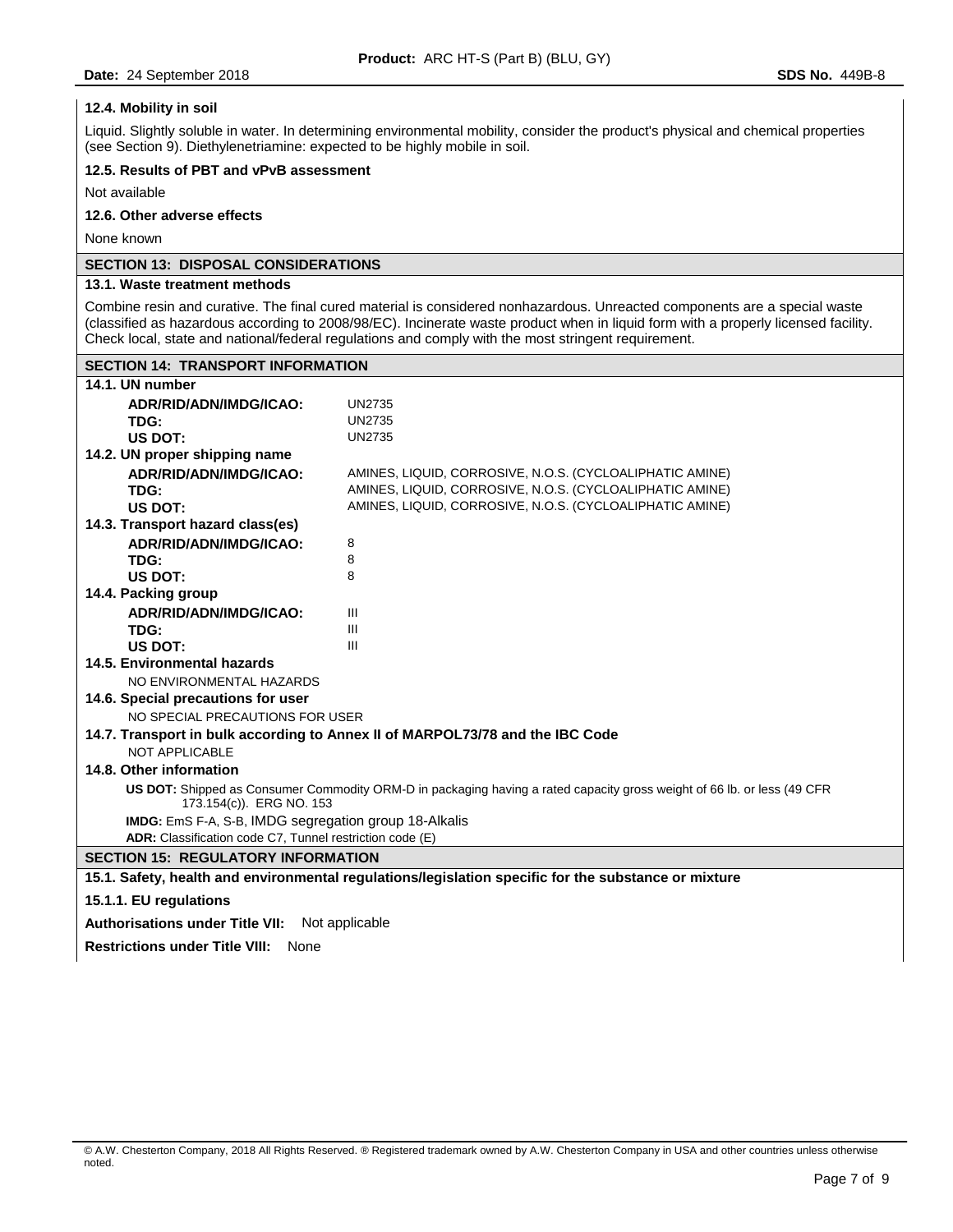|                                                    | Other EU regulations: Directive 94/33/EC on the protection of young people at work.                                                                                                                                                                                                                                                                                                                                                                                                                                                                                                                                                                                                                                                                                                                                                                                                                                                                                                                                                                                                                                                                                                                                                                                                                                                                                                                                                                                                                                                                                                                                                                                                                                                                          |
|----------------------------------------------------|--------------------------------------------------------------------------------------------------------------------------------------------------------------------------------------------------------------------------------------------------------------------------------------------------------------------------------------------------------------------------------------------------------------------------------------------------------------------------------------------------------------------------------------------------------------------------------------------------------------------------------------------------------------------------------------------------------------------------------------------------------------------------------------------------------------------------------------------------------------------------------------------------------------------------------------------------------------------------------------------------------------------------------------------------------------------------------------------------------------------------------------------------------------------------------------------------------------------------------------------------------------------------------------------------------------------------------------------------------------------------------------------------------------------------------------------------------------------------------------------------------------------------------------------------------------------------------------------------------------------------------------------------------------------------------------------------------------------------------------------------------------|
| 15.1.2. National regulations                       |                                                                                                                                                                                                                                                                                                                                                                                                                                                                                                                                                                                                                                                                                                                                                                                                                                                                                                                                                                                                                                                                                                                                                                                                                                                                                                                                                                                                                                                                                                                                                                                                                                                                                                                                                              |
| <b>US EPA SARA TITLE III</b>                       |                                                                                                                                                                                                                                                                                                                                                                                                                                                                                                                                                                                                                                                                                                                                                                                                                                                                                                                                                                                                                                                                                                                                                                                                                                                                                                                                                                                                                                                                                                                                                                                                                                                                                                                                                              |
| 312 Hazards:                                       | 313 Chemicals:                                                                                                                                                                                                                                                                                                                                                                                                                                                                                                                                                                                                                                                                                                                                                                                                                                                                                                                                                                                                                                                                                                                                                                                                                                                                                                                                                                                                                                                                                                                                                                                                                                                                                                                                               |
| See section 2.1.1.                                 | None                                                                                                                                                                                                                                                                                                                                                                                                                                                                                                                                                                                                                                                                                                                                                                                                                                                                                                                                                                                                                                                                                                                                                                                                                                                                                                                                                                                                                                                                                                                                                                                                                                                                                                                                                         |
|                                                    | Other national regulations: National implementation of the EC Directive referred to in section 15.1.1.                                                                                                                                                                                                                                                                                                                                                                                                                                                                                                                                                                                                                                                                                                                                                                                                                                                                                                                                                                                                                                                                                                                                                                                                                                                                                                                                                                                                                                                                                                                                                                                                                                                       |
| 15.2. Chemical safety assessment                   |                                                                                                                                                                                                                                                                                                                                                                                                                                                                                                                                                                                                                                                                                                                                                                                                                                                                                                                                                                                                                                                                                                                                                                                                                                                                                                                                                                                                                                                                                                                                                                                                                                                                                                                                                              |
|                                                    | No Chemical Safety Assessment has been carried out for this substance/mixture by the supplier.                                                                                                                                                                                                                                                                                                                                                                                                                                                                                                                                                                                                                                                                                                                                                                                                                                                                                                                                                                                                                                                                                                                                                                                                                                                                                                                                                                                                                                                                                                                                                                                                                                                               |
| <b>SECTION 16: OTHER INFORMATION</b>               |                                                                                                                                                                                                                                                                                                                                                                                                                                                                                                                                                                                                                                                                                                                                                                                                                                                                                                                                                                                                                                                                                                                                                                                                                                                                                                                                                                                                                                                                                                                                                                                                                                                                                                                                                              |
| <b>Abbreviations</b><br>and acronyms:              | ADN: European Agreement concerning the International Carriage of Dangerous Goods by Inland Waterways<br>ADR: European Agreement concerning the International Carriage of Dangerous Goods by Road<br><b>ATE: Acute Toxicity Estimate</b><br><b>BCF: Bioconcentration Factor</b><br>cATpE: Converted Acute Toxicity point Estimate<br>CLP: Classification Labelling Packaging Regulation (1272/2008/EC)<br><b>ES: Exposure Standard</b><br>GHS: Globally Harmonized System<br>ICAO: International Civil Aviation Organization<br>IMDG: International Maritime Dangerous Goods<br>LC50: Lethal Concentration to 50 % of a test population<br>LD50: Lethal Dose to 50% of a test population<br>LOEL: Lowest Observed Effect Level<br>N/A: Not Applicable<br>NA: Not Available<br>NOEC: No Observed Effect Concentration<br>NOEL: No Observed Effect Level<br>OECD: Organization for Economic Co-operation and Development<br>PBT: Persistent, Bioaccumulative and Toxic substance<br>(Q)SAR: Quantitative Structure-Activity Relationship<br>REACH: Registration, Evaluation, Authorisation and Restriction of Chemicals Regulation (1907/2006/EC)<br>REL: Recommended Exposure Limit<br>RID: Regulations concerning the International Carriage of Dangerous Goods by Rail<br>SDS: Safety Data Sheet<br>STEL: Short Term Exposure Limit<br>STOT RE: Specific Target Organ Toxicity, Repeated Exposure<br>STOT SE: Specific Target Organ Toxicity, Single Exposure<br>TDG: Transportation of Dangerous Goods (Canada)<br>TWA: Time Weighted Average<br>US DOT: United States Department of Transportation<br>vPvB: very Persistent and very Bioaccumulative substance<br>WEL: Workplace Exposure Limit<br>WHMIS: Workplace Hazardous Materials Information System |
| Key literature references<br>and sources for data: | Other abbreviations and acronyms can be looked up at www.wikipedia.org.<br>Commission des normes, de l'équité, de la santé et de la sécurité du travail (CNESST)<br>Chemical Classification and Information Database (CCID)<br>European Chemicals Agency (ECHA) - Information on Chemicals<br>Hazardous Chemical Information System (HCIS)<br>National Institute of Technology and Evaluation (NITE)<br>Swedish Chemicals Agency (KEMI)<br>U.S. National Library of Medicine Toxicology Data Network (TOXNET)                                                                                                                                                                                                                                                                                                                                                                                                                                                                                                                                                                                                                                                                                                                                                                                                                                                                                                                                                                                                                                                                                                                                                                                                                                                |